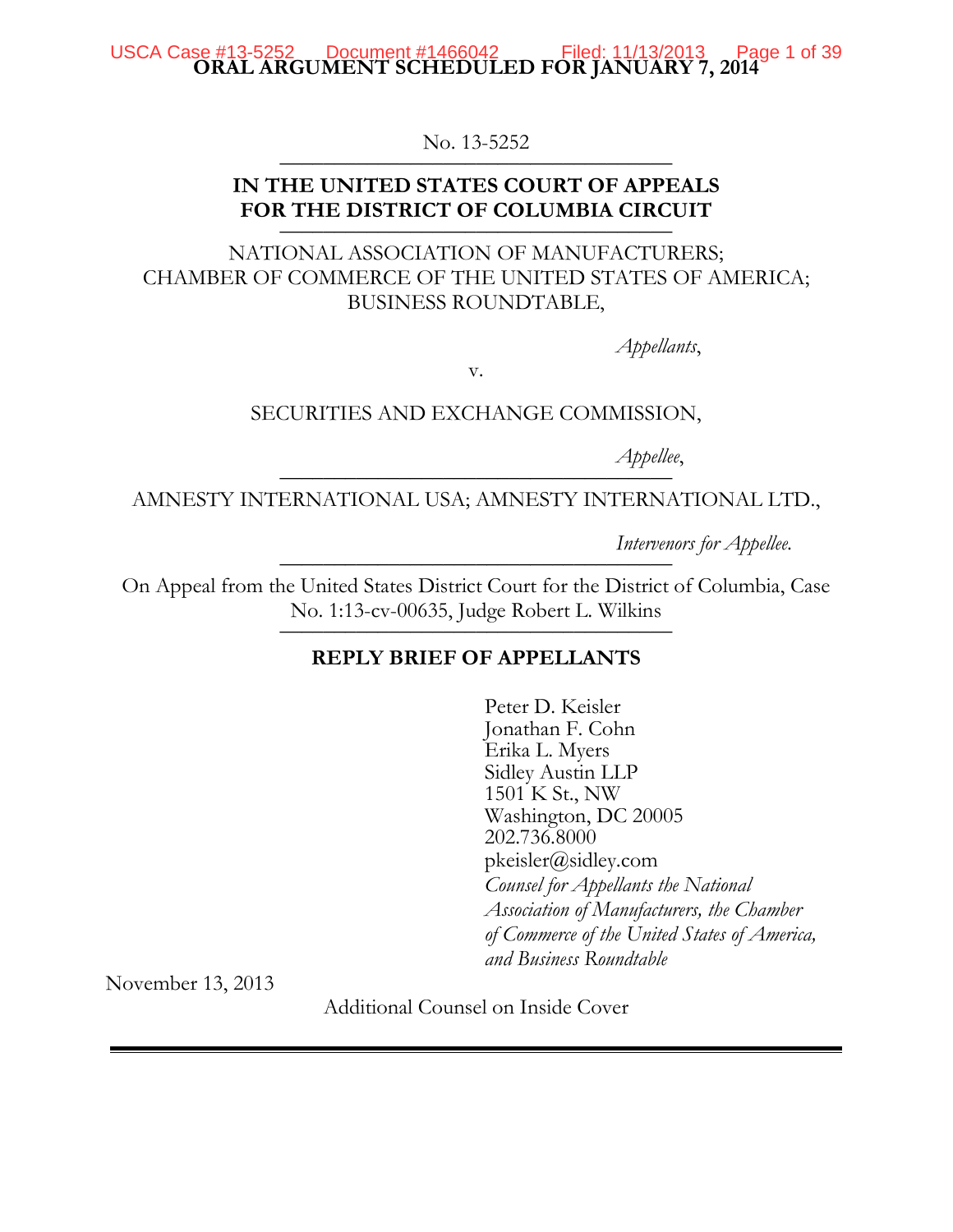*Of Counsel*: Rachel L. Brand Steven P. Lehotsky National Chamber Litigation Center, Inc. 1615 H St., NW Washington, DC 20062 202.463.5337 *Counsel for Appellant the Chamber of Commerce of the United States of America*

*Of Counsel*: Quentin Riegel National Association of Manufacturers 733 10th St., NW Suite 700 Washington, DC 20001 202.637.3000 *Counsel for Appellant the National Association of Manufacturers*

*Of Counsel*: Maria Ghazal Business Roundtable 300 New Jersey Ave., NW Suite 800 Washington, DC 20001 202.496.3268 *Counsel for Appellant Business Roundtable*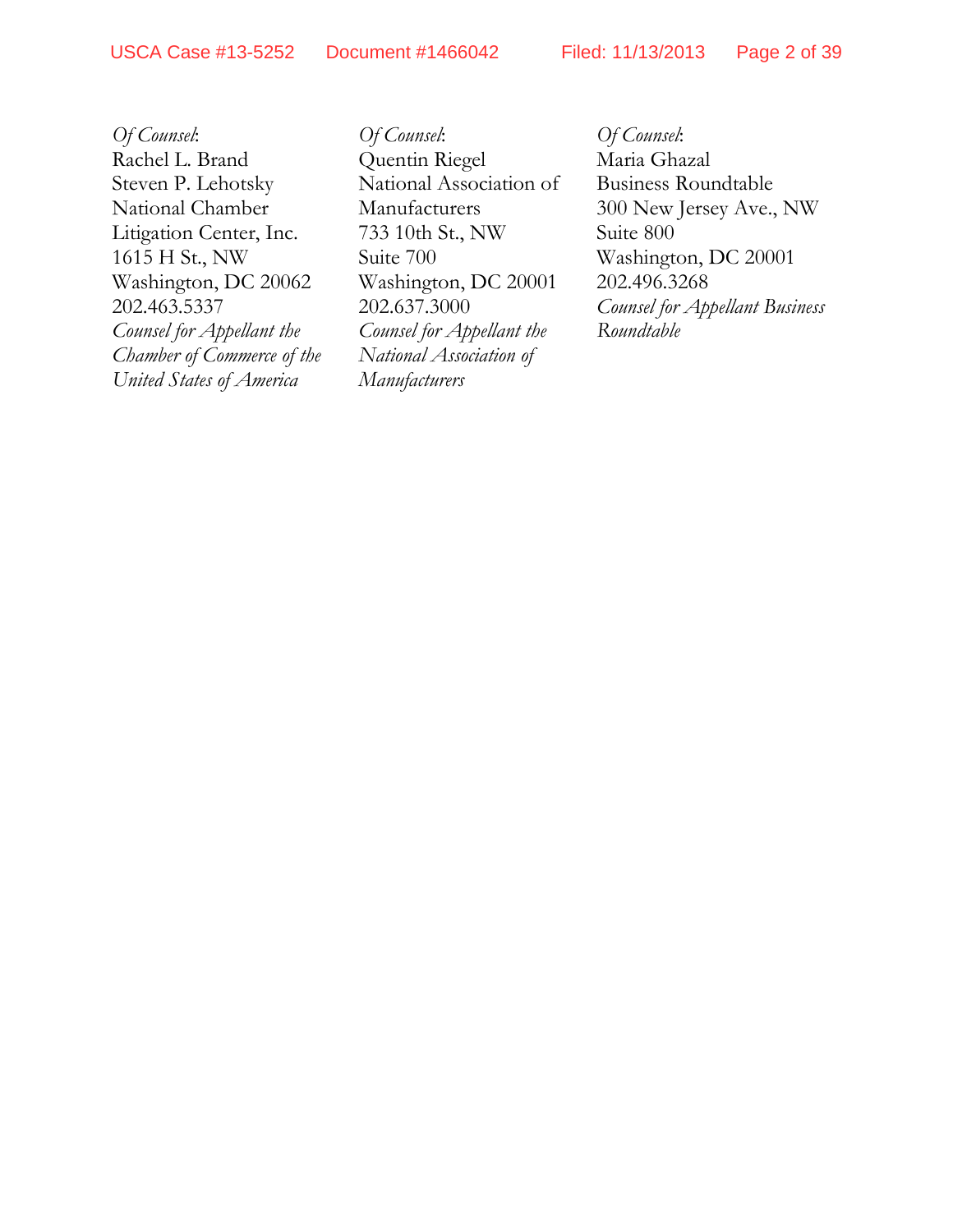# **TABLE OF CONTENTS**

# **Page**

| I.  |           | THE COMMISSION MISINTERPRETED THE STATUTE,<br>PROVIDED NO REASONED ANALYSIS, AND ARBITRARILY<br>REJECTED LESS BURDENSOME REGULATORY                                                  |  |
|-----|-----------|--------------------------------------------------------------------------------------------------------------------------------------------------------------------------------------|--|
|     | A.        | The Commission Erroneously And Arbitrarily Refused To Create                                                                                                                         |  |
|     | <b>B.</b> | The Commission Misinterpreted The Statute's "Did Originate"                                                                                                                          |  |
|     | C.        | The Rule's Extension To Non-Manufacturers Is Contrary To The                                                                                                                         |  |
|     | D.        | The SEC Designed An Arbitrary And Capricious Phase-In Period 17                                                                                                                      |  |
|     | Ε.        | The Commission Violated Its Statutory Obligation Not To<br>Impose Unnecessary Burdens When It Made Decisions That<br>Increased The Rule's Costs Without Any Identifiable Benefits 18 |  |
|     | F.        |                                                                                                                                                                                      |  |
| II. |           | SECTION 1502 AND THE RULE VIOLATE THE FIRST                                                                                                                                          |  |
|     |           |                                                                                                                                                                                      |  |
|     |           | <b>CERTIFICATE OF COMPLIANCE</b>                                                                                                                                                     |  |
|     |           | <b>CERTIFICATE OF SERVICE</b>                                                                                                                                                        |  |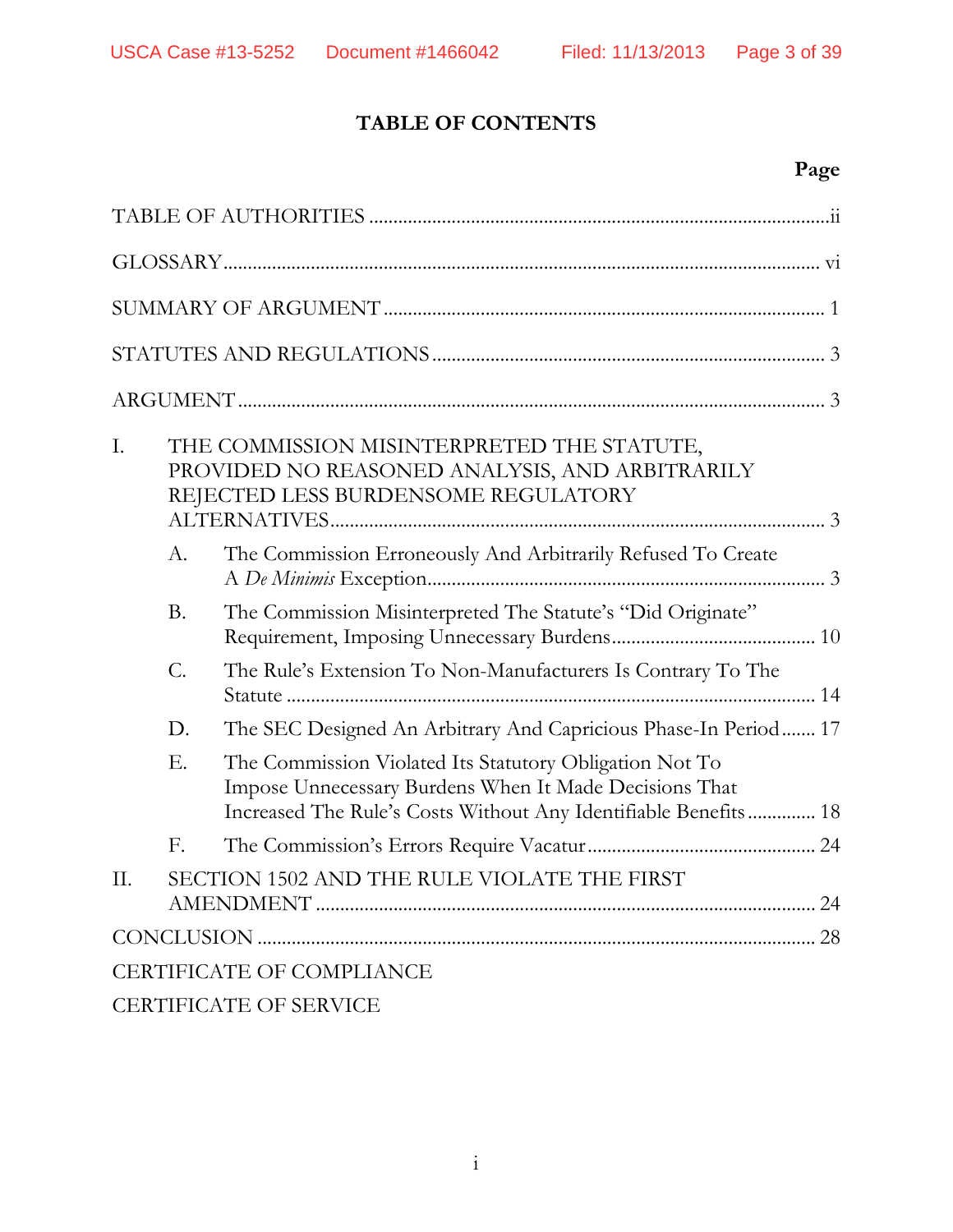**Page**

# **TABLE OF AUTHORITIES**

## **CASES**

| * Ala. Power Co. v. Costle,                      |
|--------------------------------------------------|
| $ABA \, v. FTC,$                                 |
| Am. Equity Inv. Life Ins. Co. v. SEC,            |
| Am. Petroleum Inst. v. SEC,                      |
| Ariz. Pub. Serv. Co. v. EPA,                     |
| Ass'n of Admin. Law Judges v. FLRA,              |
| Bus. Roundtable v. SEC,                          |
| Chamber of Commerce v. SEC,                      |
| Comcast Corp. v. FCC,                            |
| Conference of State Bank Supervisors v. Conover, |
| Gen. Instrument Corp. v. FCC,                    |
| Hui v. Castaneda,                                |
| *Denotes authorities most relied upon.           |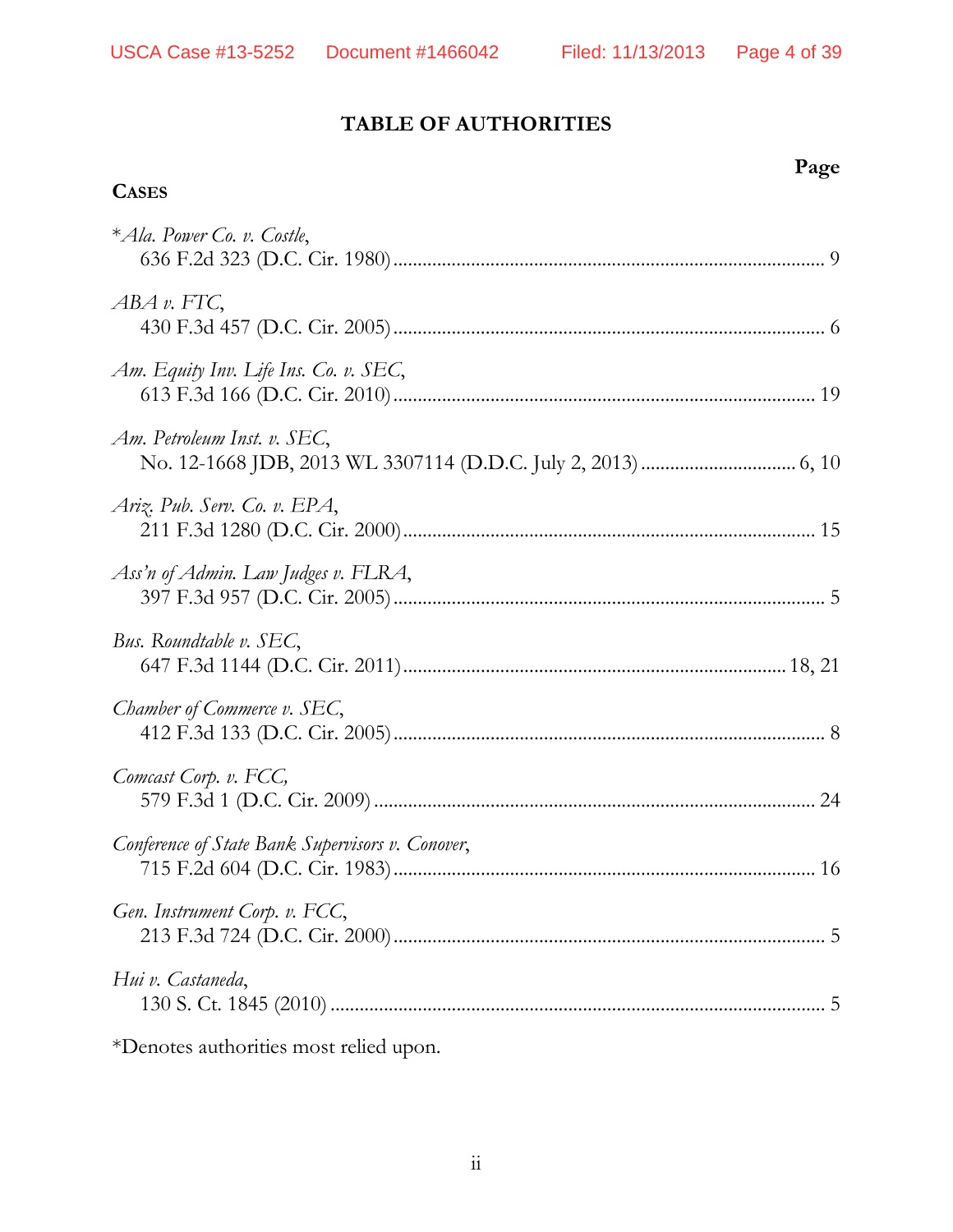| Int'l Bhd. of Elec. Workers, Local Union No. 474 v. NLRB,      |  |
|----------------------------------------------------------------|--|
| Inv. Co. Inst. v. CFTC,                                        |  |
| Meese v. Keene,                                                |  |
| Nat'l Elec. Mfrs. Ass'n v. Sorrell,                            |  |
| Nat'l Fuel Gas Supply Corp. v. FERC,                           |  |
| Nat'l Ass'n of Home Builders v. EPA,                           |  |
| PDK Labs. Inc. v. DEA,                                         |  |
| Peter Pan Bus Lines, Inc. v. Fed. Motor Carrier Safety Admin., |  |
| Pharm. Care Mgmt. Ass'n v. Rowe,                               |  |
| Pub. Citizen, Inc. v. Rubber Mfrs. Ass'n,                      |  |
| *R.J. Reynolds Tobacco Co. v. FDA,                             |  |
| *Rodriguez v. United States,                                   |  |
| SEC v. Wall St. Publ'g Inst., Inc.,                            |  |
| TSC Indus., Inc. v Northway, Inc.,                             |  |
|                                                                |  |

\*Denotes authorities most relied upon.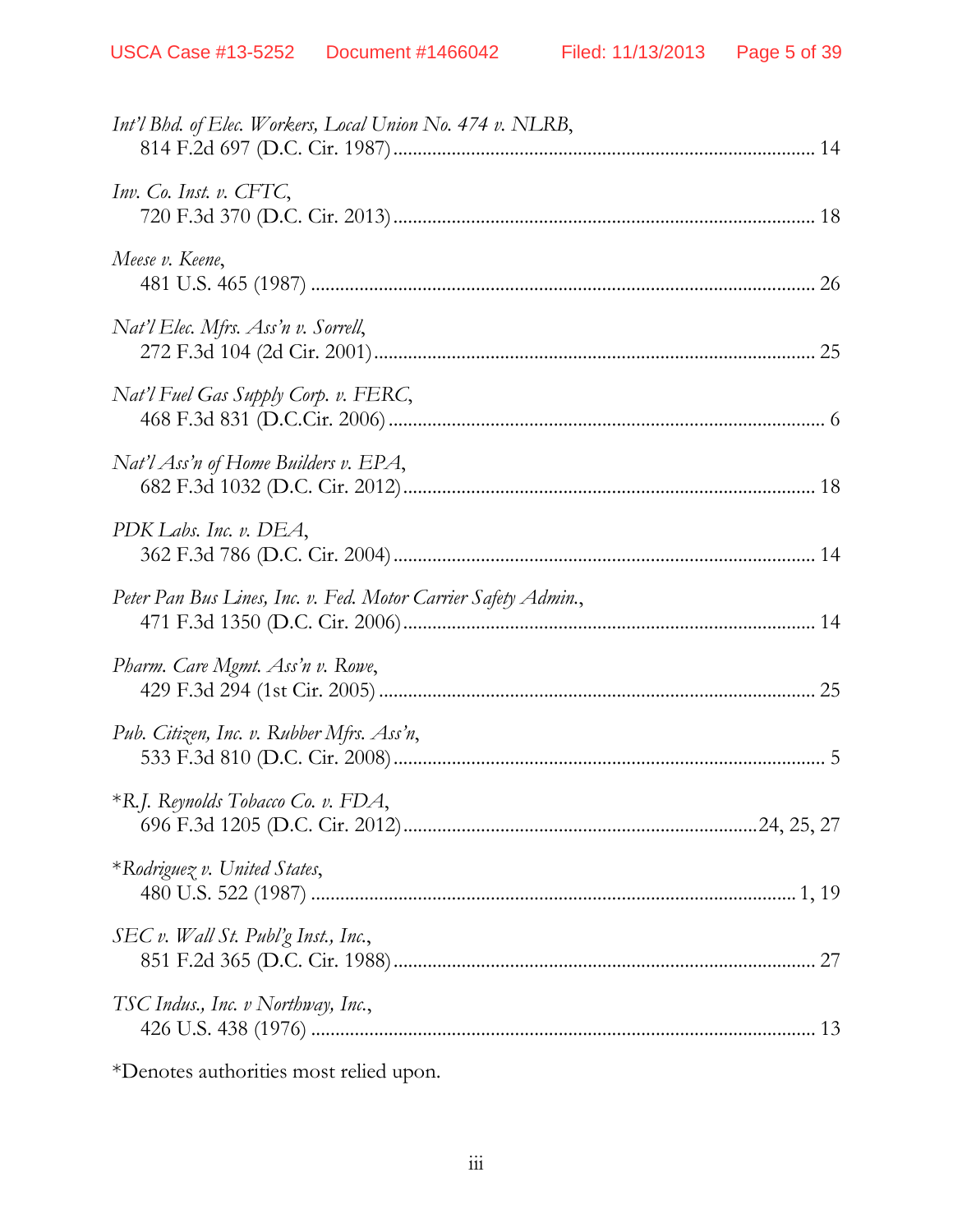| United States v. Home Concrete & Supply, LLC,                          |  |
|------------------------------------------------------------------------|--|
| Vill. of Barrington, Ill. v. STB,                                      |  |
| <b>STATUTES</b>                                                        |  |
| Dodd-Frank Wall Street Reform and Consumer Protection Act, Pub. L. No. |  |
|                                                                        |  |
|                                                                        |  |
|                                                                        |  |
|                                                                        |  |
|                                                                        |  |

# **LEGISLATIVE HISTORY**

| The Costs and Consequences of Dodd-Frank Section 1502: Impacts on America and the<br>Congo: Hearing Before the Subcomm. on Int'l Monetary Policy & Trade of the H.             |  |
|--------------------------------------------------------------------------------------------------------------------------------------------------------------------------------|--|
|                                                                                                                                                                                |  |
| The Unintended Consequences of Dodd-Frank's Conflict Minerals Provision: Hearing<br>Before the Subcomm. on Int'l Monetary Policy $\mathcal{Q}^*$ Trade of the H. Comm. on Fin. |  |
|                                                                                                                                                                                |  |
|                                                                                                                                                                                |  |
| <b>OTHER AUTHORITIES</b>                                                                                                                                                       |  |
|                                                                                                                                                                                |  |

| Apple, Supplier Responsibility                                                                                                                                   |  |
|------------------------------------------------------------------------------------------------------------------------------------------------------------------|--|
| http://www.apple.com/supplierresponsibility/code-of-conduct/labor-and-                                                                                           |  |
|                                                                                                                                                                  |  |
| Ctr. for Capital Mkts. Competitiveness, The Importance of Cost-Benefit Analysis in<br>Financial Regulation (Mar. 2013), available at http://www.centerforcapital |  |
| markets.com/wp-content/uploads/2010/04/CBA-Report-3.10.13.pdf 19                                                                                                 |  |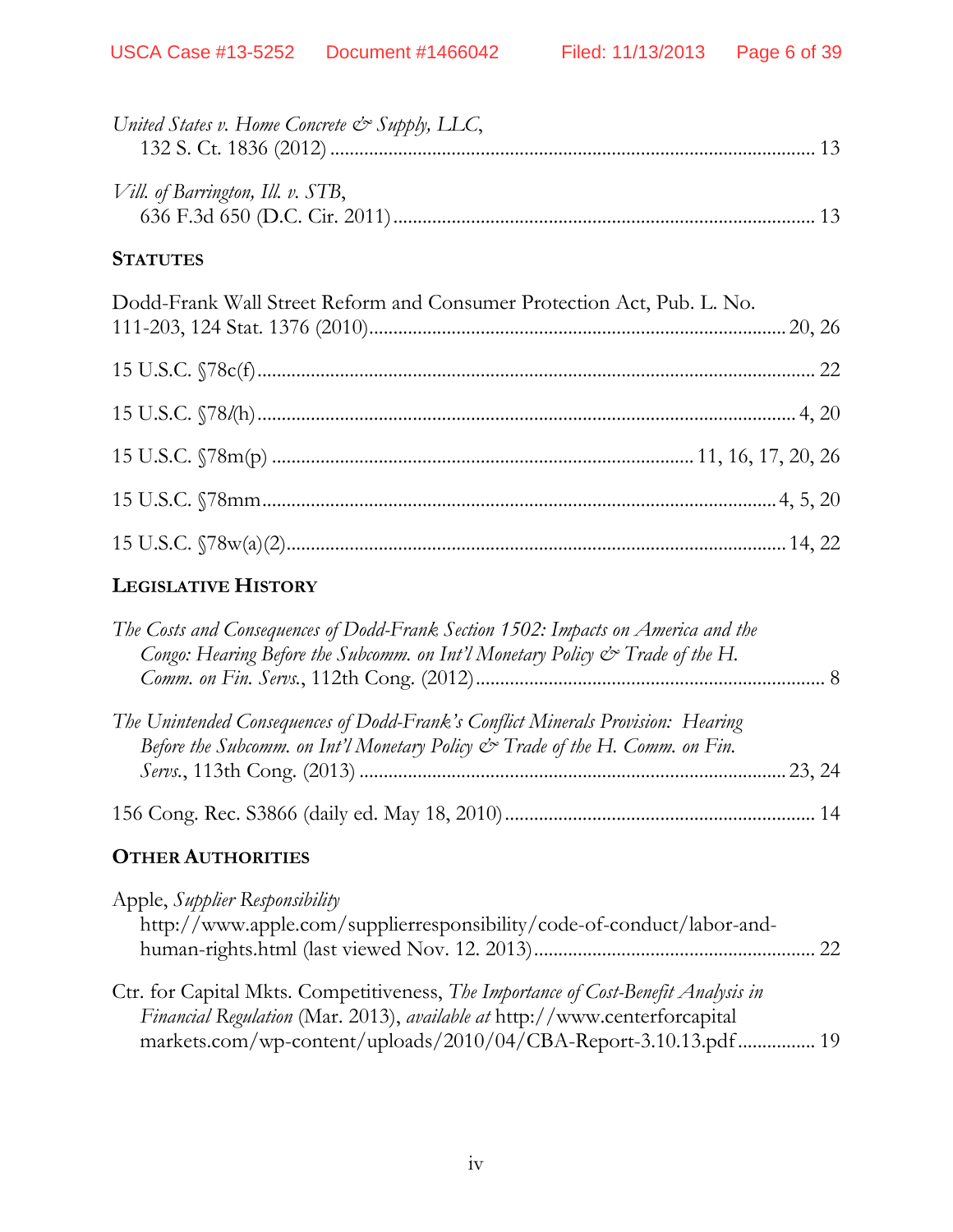| 22, 23 |
|--------|
|        |
|        |
|        |
|        |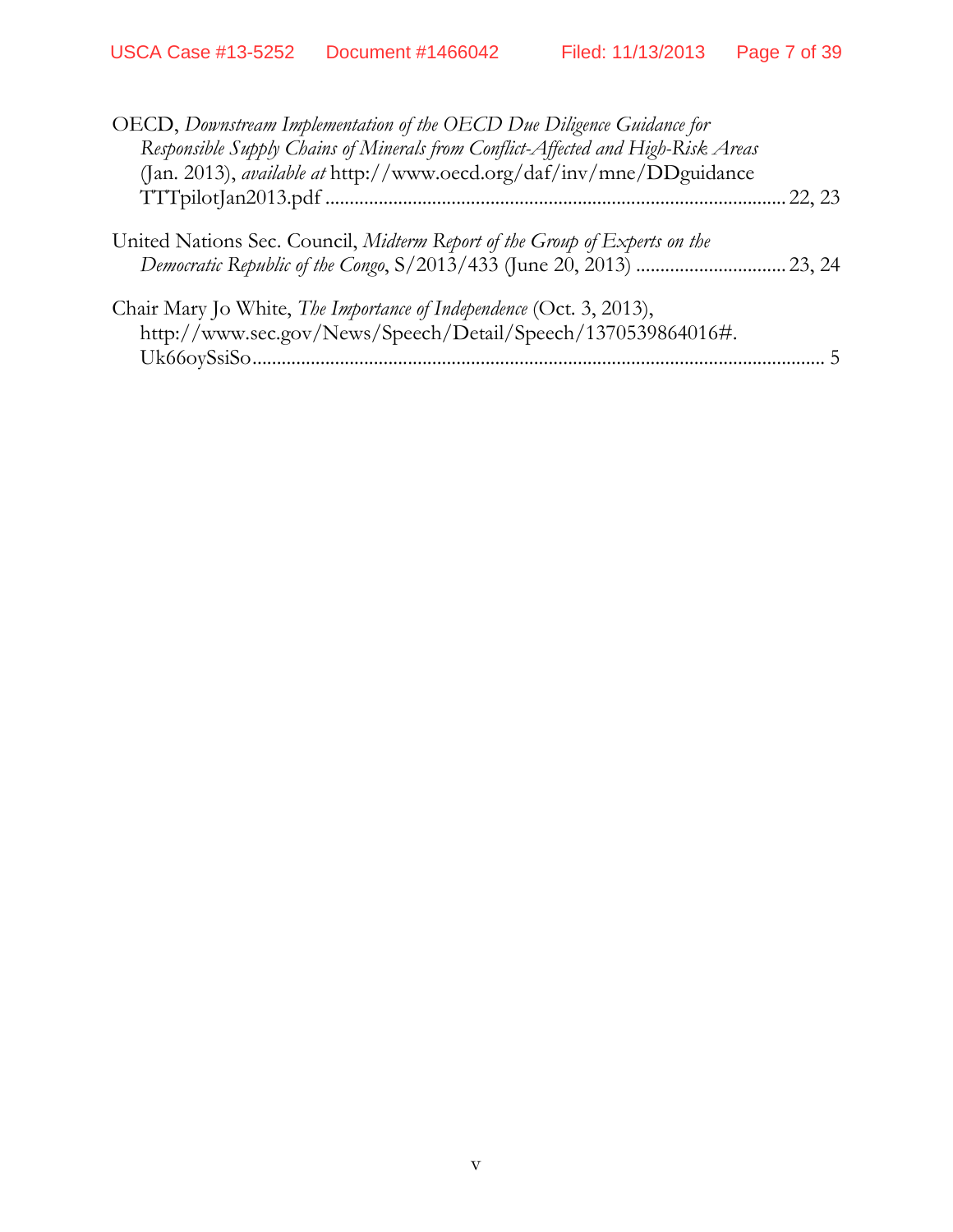# **GLOSSARY**

| <b>APA</b>                    | Administrative Procedure Act                                                                                      |
|-------------------------------|-------------------------------------------------------------------------------------------------------------------|
| <b>BRT</b>                    | Business Roundtable                                                                                               |
| Br.                           | Brief of the Securities and<br>Exchange<br>Commission                                                             |
| Chamber                       | Chamber of Commerce of the United States<br>of America                                                            |
| Conflict minerals or minerals | Columbite-tantalite, cassiterite, gold,<br>wolframite, and their derivatives tantalum, tin,<br>gold, and tungsten |
| Congressmen Br.               | Brief of Congressman McDermott et al.                                                                             |
| <b>DRC</b>                    | Democratic Republic of the Congo                                                                                  |
| DRC region                    | The DRC and the nine adjoining countries in<br>Central Africa                                                     |
| Dodd-Frank                    | Dodd-Frank Wall Street Reform and<br>Consumer Protection Act, Pub. L. 111-203,<br>124 Stat. 1376 (2010)           |
| Global Witness Br.            | Brief of Global Witness Ltd., Fred Robarts,<br>and Gregory Mthembu-Salter                                         |
| GAO                           | Government Accountability Office                                                                                  |
| Intervenors Br.               | Brief of Amnesty International USA and<br>Amnesty International Ltd.                                              |
| <b>NAM</b>                    | The National Association of Manufacturers                                                                         |
| <b>OECD</b>                   | Organisation for Economic Co-operation and<br>Development                                                         |
| Opening Br.                   | Opening brief of Appellants the NAM, the<br>Chamber, and BRT                                                      |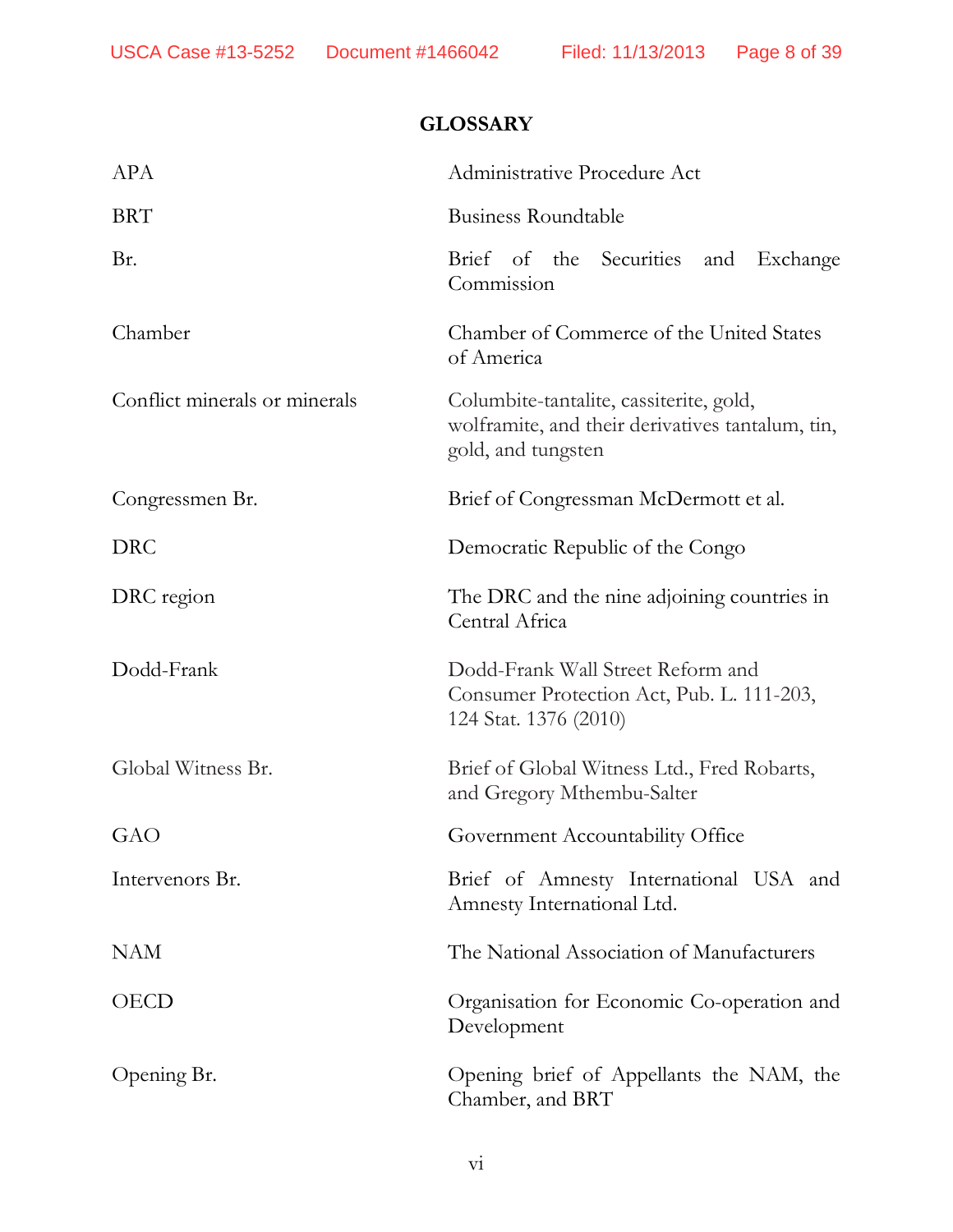The release *Conflict Minerals*, 77 FR 56,274 (Sept. 12, 2012)

SEC or Commission The United States Securities and Exchange Commission

Section 1502 Section 1502 of Dodd-Frank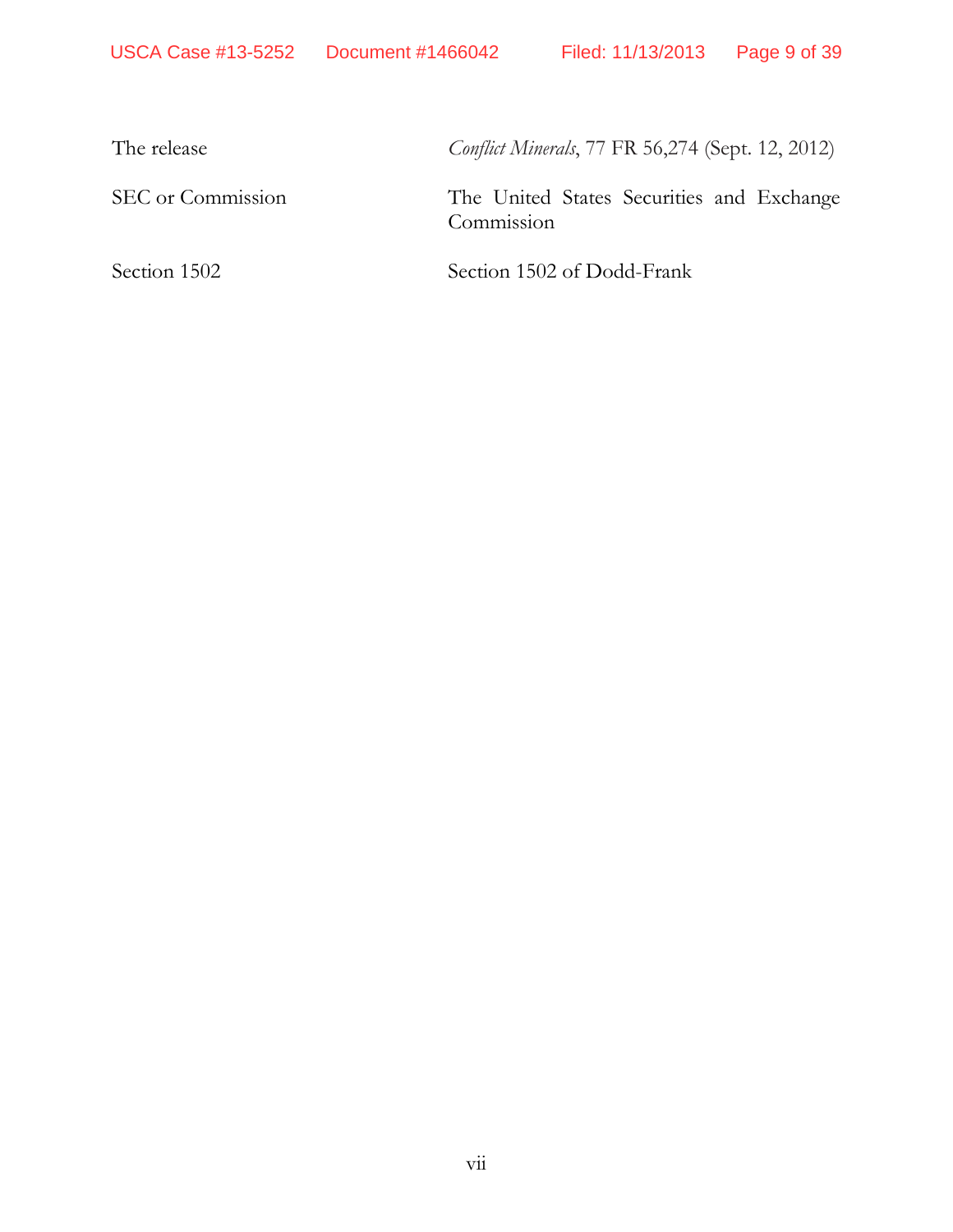#### **SUMMARY OF ARGUMENT**

The Commission fundamentally misconstrues Appellants' argument. Appellants are not contending that "the Commission should have re-evaluated Congress's determination that the disclosures" required by Section 1502 "would ameliorate, rather than exacerbate, the crisis in the DRC." Br. 2. Nor are Appellants asking this Court to "second-guess" Congress's judgment that the statute, when properly implemented, would further humanitarian goals and strike an appropriate balance of legislative interests. *Id.* 2-3.

Rather, Appellants are challenging four regulatory decisions *the Commission* made in promulgating the rule: (1) refusing to create a *de minimis* exception; (2) requiring companies to file reports whenever their minerals "may have originated" in the DRC; (3) expanding the rule's scope to non-manufacturers; and (4) providing for an irrational transition period. Nowhere in Section 1502 did Congress require any of these decisions.

Indeed, the Commission itself recognizes as much (in its brief, not in the release adopting the rule), contending that the four regulatory decisions were exercises of agency discretion. Br. 26-27. The Commission further acknowledges that "no legislation pursues its purposes at all costs," *Rodriguez v. United States*, 480 U.S. 522, 525-26 (1987), *see* Br. 15-16; that in some instances requiring more disclosure could be counter-productive and create a *de facto* embargo, *id.* 18, 51; and that the agency should "reduce the burden of compliance where possible," *id.* 57.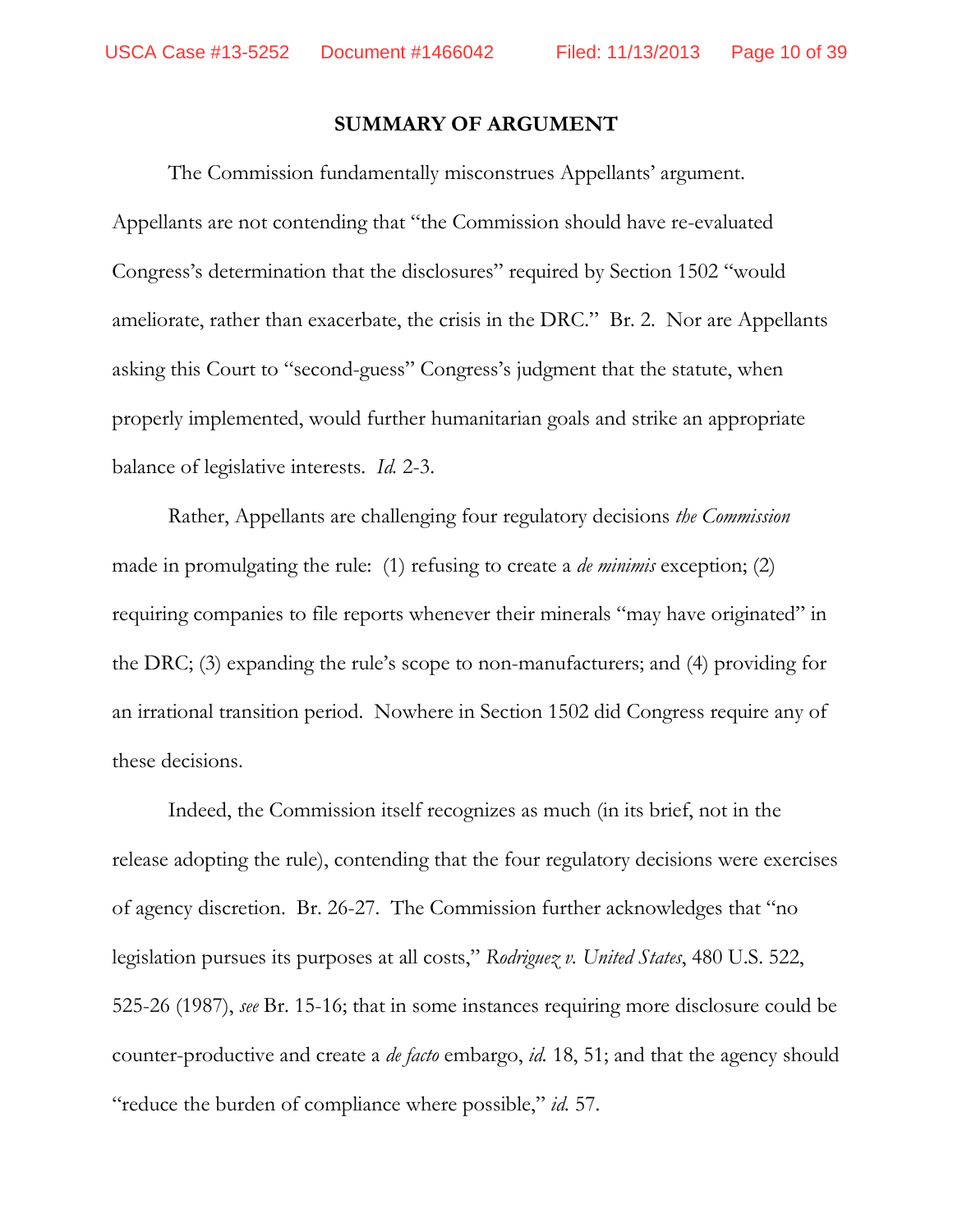Nonetheless, the Commission repeatedly contends it could not choose less burdensome regulatory alternatives with respect to the four decisions at issue, because any alternative "would undermine the scheme Congress envisioned," "intended," and "mandated." Br. 2, 3, 10, 26, 28, 51-52, 53, 58. This is the mantra the Commission reiterates throughout its brief, and it is the foundation of the Commission's position.

It is also incorrect. As an initial matter, the Commission never identifies what *is* the "scheme Congress mandated." Certainly, Congress did not mandate any of the particular decisions that Appellants challenge. The Commission agrees; otherwise, it could not simultaneously claim it made those decisions itself as an exercise of agency discretion. Although Congress required *a* rule, it did not mandate the *Commission's*  rule.

At bottom, the Commission appears to be arguing that the proposed regulatory alternatives would undermine the "purpose" or "goal[]" of "the disclosure scheme Congress mandated." *See* Br. 2-3, 21. This purpose, the Commission asserts, is "promot[ing] peace and security in the Congo." JA795. But the Commission's argument is unavailing for two reasons.

First, the Commission never determined in its release that the regulatory alternatives would undermine the goal of promoting peace and security in the Congo. The decisions in the release were based on other reasoning, which agency counsel has since abandoned. Indeed, the agency has conceded it did not even attempt to determine the likely impact of its decisions on the DRC. Br. 52-53.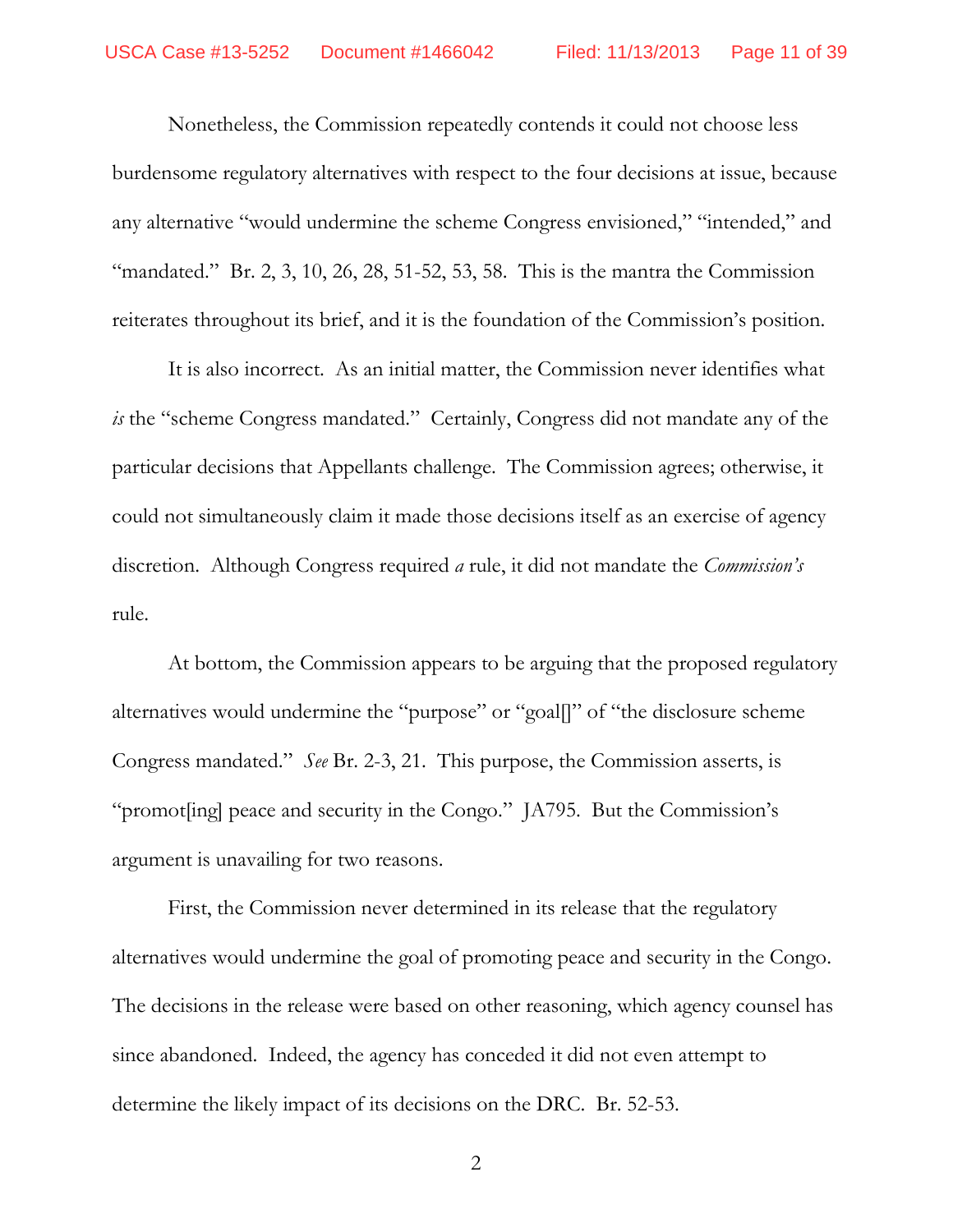Second, the Commission could not have made such a determination without violating both the APA and the agency's heightened obligations under the Exchange Act to analyze through reasoned decisionmaking the impact of its rules. The regulatory alternatives at issue—such as exempting companies that use in the aggregate negligible amounts of the minerals at issue—would have no discernible impact on the DRC.

Regardless, the rule and its authorizing statute violate the First Amendment. The compelled public disclosures, suggesting that companies' products contribute to terrible human rights abuses in a foreign land, are misleading, stigmatizing, and pregnant with political judgments.

# **STATUTES AND REGULATIONS**

All applicable statutes and regulations are contained in Appellants' opening brief.

# **ARGUMENT**

# **I. THE COMMISSION MISINTERPRETED THE STATUTE, PROVIDED NO REASONED ANALYSIS, AND ARBITRARILY REJECTED LESS BURDENSOME REGULATORY ALTERNATIVES.**

# **A. The Commission Erroneously And Arbitrarily Refused To Create A** De Minimis **Exception.**

The agency insists it properly recognized its express and implied authority to create a *de miminis* exception, and that it reasonably declined to exercise that authority as a matter of discretion. Br. 29-30. Yet this assertion requires the agency to abandon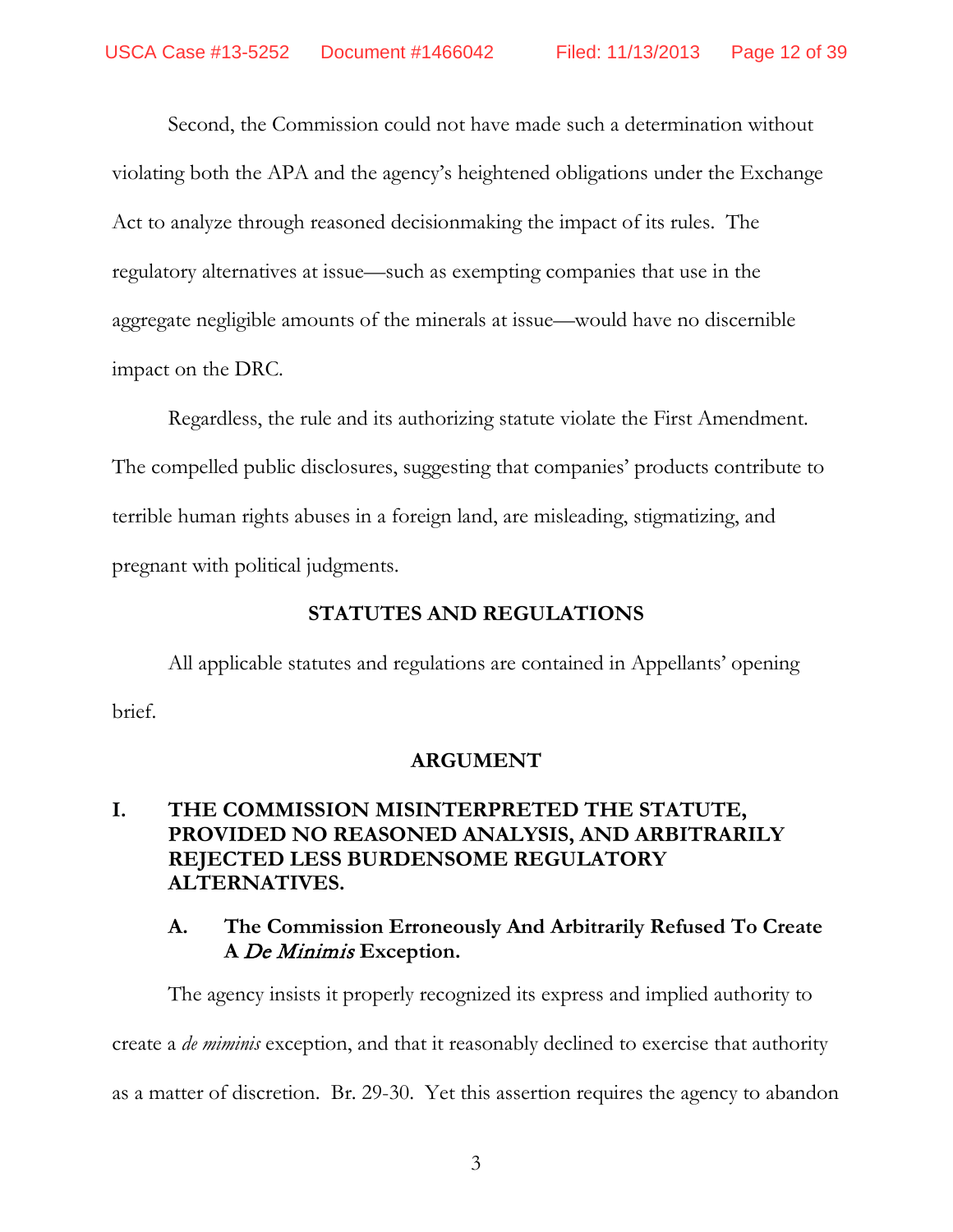the primary reason it gave in its release: "[W]e are of the view that *Congress intended* not to provide for a *de minimis* exception, and including one in the final rule would therefore thwart, rather than advance, the provision's purpose." JA743 (emphasis added)*.*

The agency's attorneys attempt to characterize this statement as a stray comment, entitled to no weight. Br. 32. But an examination of the release reveals that, far from a slip of the pen, the conclusion that Congress did not intend a *de minimis* exception was the cornerstone of the Commission's analysis. The Commission repeated that conclusion multiple times, stating: "We believe that *Congress understood*, in selecting the standard it did, that a conflict mineral used in even a very small amount could be 'necessary' .... If it had *intended* that the provision be limited further, so as not to apply to a *de minimis* use of conflict minerals, we think Congress would have done so explicitly." JA743 (emphasis added); *see id.* ("[W]e believe *Congress intended* the disclosure provisions to apply to the use of even small amounts of conflict minerals.") (emphasis added); *id.* ("The statute itself does not contain a *de minimis* exception, and ... we believe it would be contrary to the Conflict Minerals Statutory Provision and Congressional purpose to include one in the final rule.").

This statutory interpretation is plainly incorrect. Nothing in Section 1502 evinces a congressional intent to foreclose the SEC from using its implied and express exemptive authority to create a *de minimis* exception. 15 U.S.C. §78*l*(h); *id.*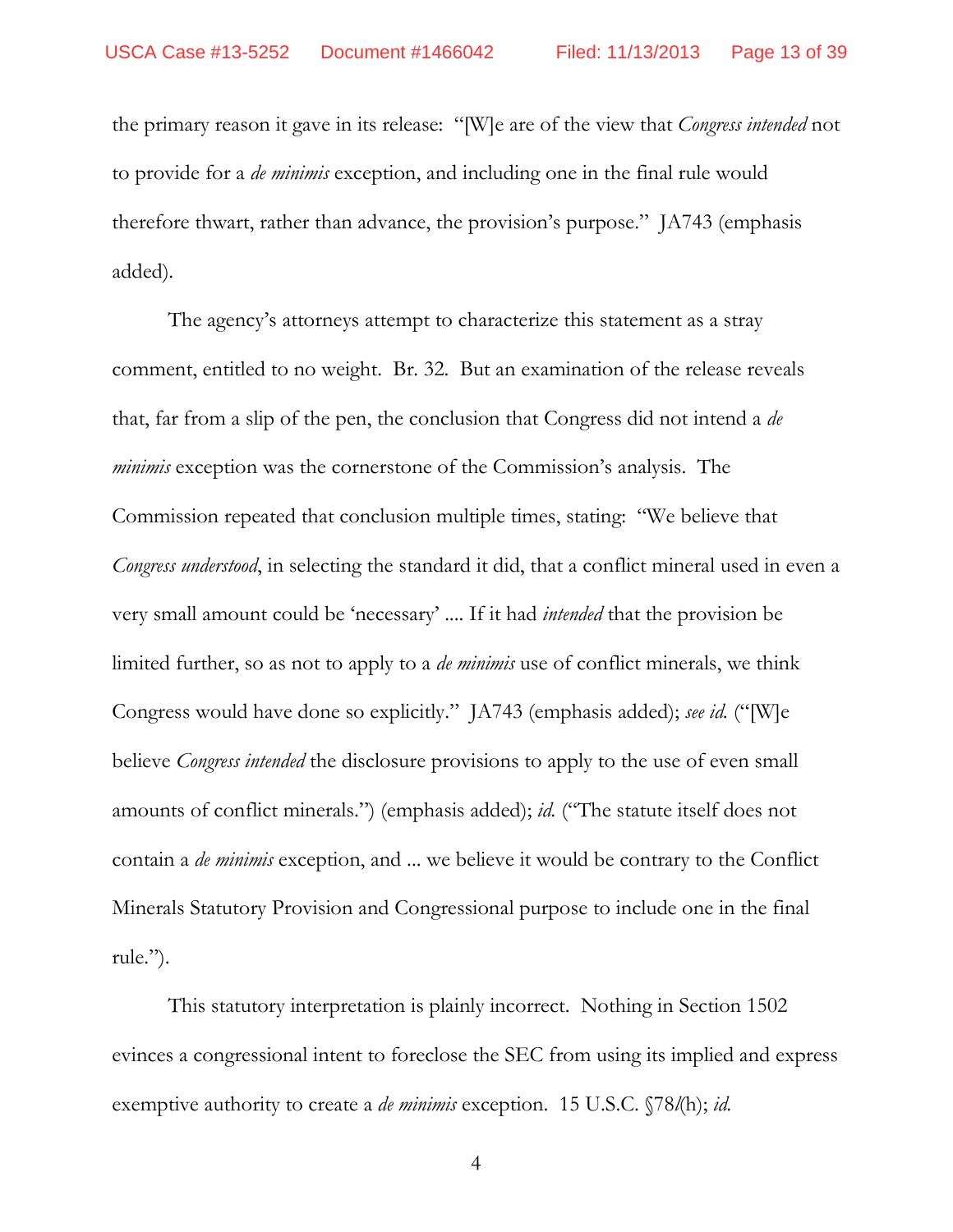§78mm(a)(1); *Ass'n of Admin. Law Judges v. FLRA*, 397 F.3d 957, 962 (D.C. Cir. 2005)

("[A] de minimis exception is generally not express; rather, it is inherent in most

statutory schemes, by implication."); Opening Br. 27-28. Indeed, the Commission

itself now disavows any conclusion that Section 1502 "precluded [it] from adopting a

*de minimis* exception," Br. 3[1](#page-13-0),<sup>1</sup> and even contends that it may grant *de minimis* 

exceptions going forward on an individualized basis, *see* Br. 34 n.6; *but see* Chair Mary

Jo White, *The Importance of Independence* (Oct. 3, 2013),

http://www.sec.gov/News/Speech/Detail/Speech/1370539864016#.Uk66oySsiSo

(asserting that Section 1502 "essentially le[ft] no room for the SEC to exercise its

<span id="page-13-0"></span> <sup>1</sup> Although the SEC insists that it properly recognized its discretion to create a *de minimis* exception, Intervenors and amici Members of Congress contend that the SEC had no such discretion. These contentions are incorrect. Congress's grant of authority to the President to revise or temporarily waive the rule for national security reasons did not *sub silentio* strip the Commission of its exemptive authority. Intervenors Br. 13-16; Congressmen Br. 23. Section 78m(p)(3) makes no mention of section 78mm(a)(1) or section 78*l*(h), and therefore cannot abrogate them. *Hui v. Castaneda*, 130 S. Ct. 1845, 1853 (2010); 15 U.S.C. §78mm(b) (explicitly setting forth sections of the Exchange Act to which the Commission's exemptive authority does not apply). And a *de minimis* exception is neither a "revis[ion]" nor a "temporar[y] waive[r]" of the statutory requirements, but simply a limitation upon those requirements.Further, no citation to the legislative history—much less to the statutory text—supports the assertion of amici Members of Congress that "Congress considered and rejected a *de minimis* exception when drafting §1502." Congressmen Br. 23. Their post-enactment views have "almost no value," *Gen. Instrument Corp. v. FCC*, 213 F.3d 724, 733 (D.C. Cir. 2000); *see Pub. Citizen, Inc. v. Rubber Mfrs. Ass'n*, 533 F.3d 810, 819 (D.C. Cir. 2008) ("We see no reason to give greater weight to the views of two Senators than to the collective votes of both Houses, which are memorialized in the unambiguous statutory text."), especially where, as here, other Members of Congress who also voted for the bill contended that the Commission *should* create a *de minimis* exception, *see* JA644.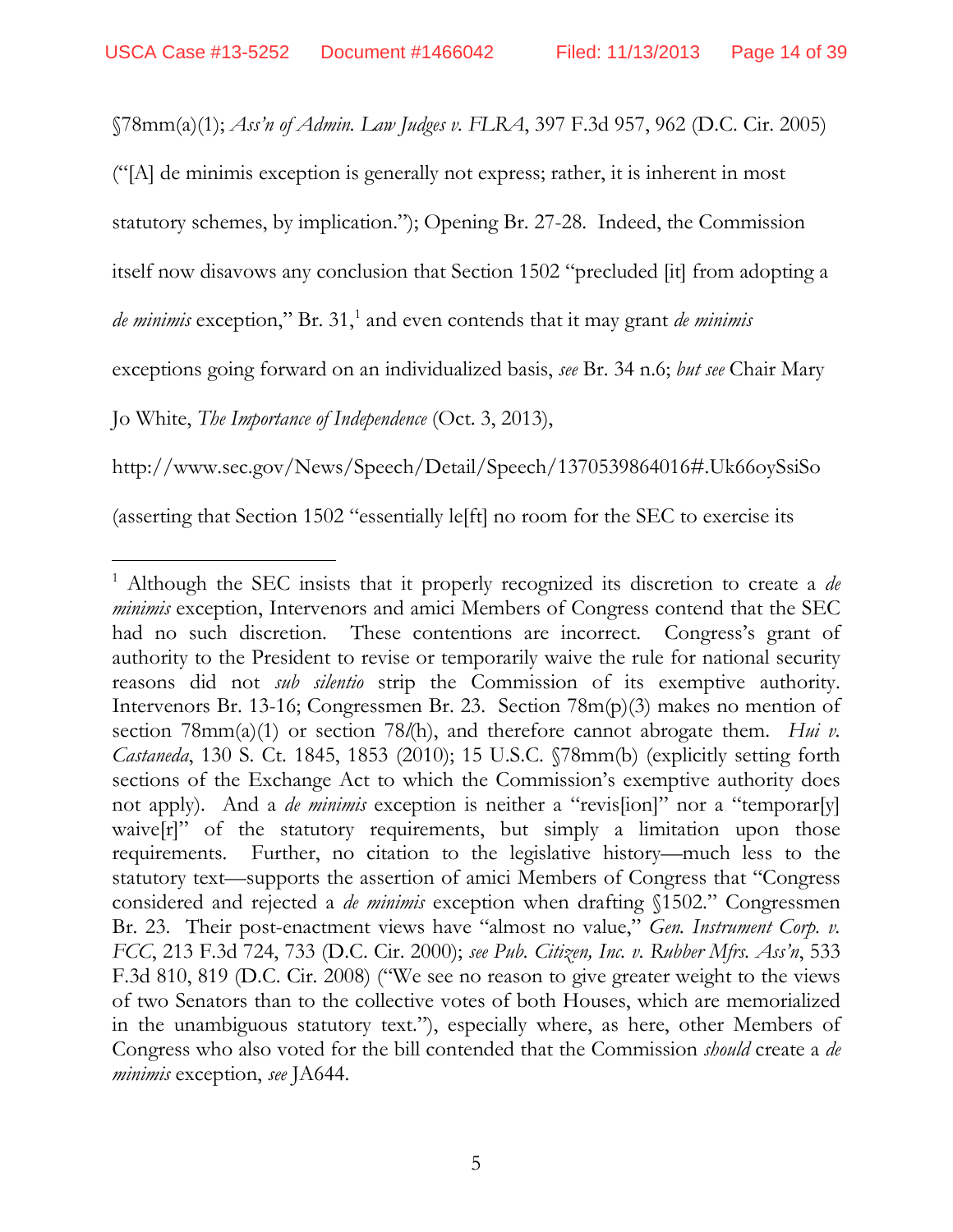independent expertise and judgment in deciding whether or not to make the specified mandated disclosures"). Because "[t]he Commission's primary reason for rejecting an exemption does not hold water," the Commission's decision cannot stand. *Am. Petroleum Inst. v. SEC*, No. 12-1668, 2013 WL 3307114, at \*13 (D.D.C. July 2, 2013); *see Nat'l Fuel Gas Supply Corp. v. FERC*, 468 F.3d 831, 839 (D.C. Cir. 2006) (where a court "conclude[s] that at least one of the [agency's] rationales is deficient, [the court] will ordinarily vacate the [action]").

The SEC argues, citing the district court's decision, that the agency's statements about congressional intent do not defeat *Chevron* deference because they do not show "that the agency treated [the] statute as unambiguous." Br. 32 (quoting JA886-87). But, even if the SEC believed the statute to be ambiguous (and there is no indication in the release that it did), the agency's conclusion that Congress intended for there to be no *de minimis* exception is clearly incorrect, and fails whether analyzed under *Chevron* Step 1 or Step 2. *See ABA v. FTC*, 430 F.3d 457, 471 (D.C. Cir. 2005); *Am. Petroleum Inst.*, 2013 WL 3307114 at \*12-13 (holding that agency refusal to exercise exemptive authority was arbitrary and capricious where agency incorrectly concluded that "adopting such an exemption would be inconsistent with the structure and language" of the statute and "would undermine Congress' intent"). This alone is reason to reverse.

Moreover, other than its erroneous statutory interpretation, the SEC posited only one ground for refusing to create a *de minimis* exception: because conflict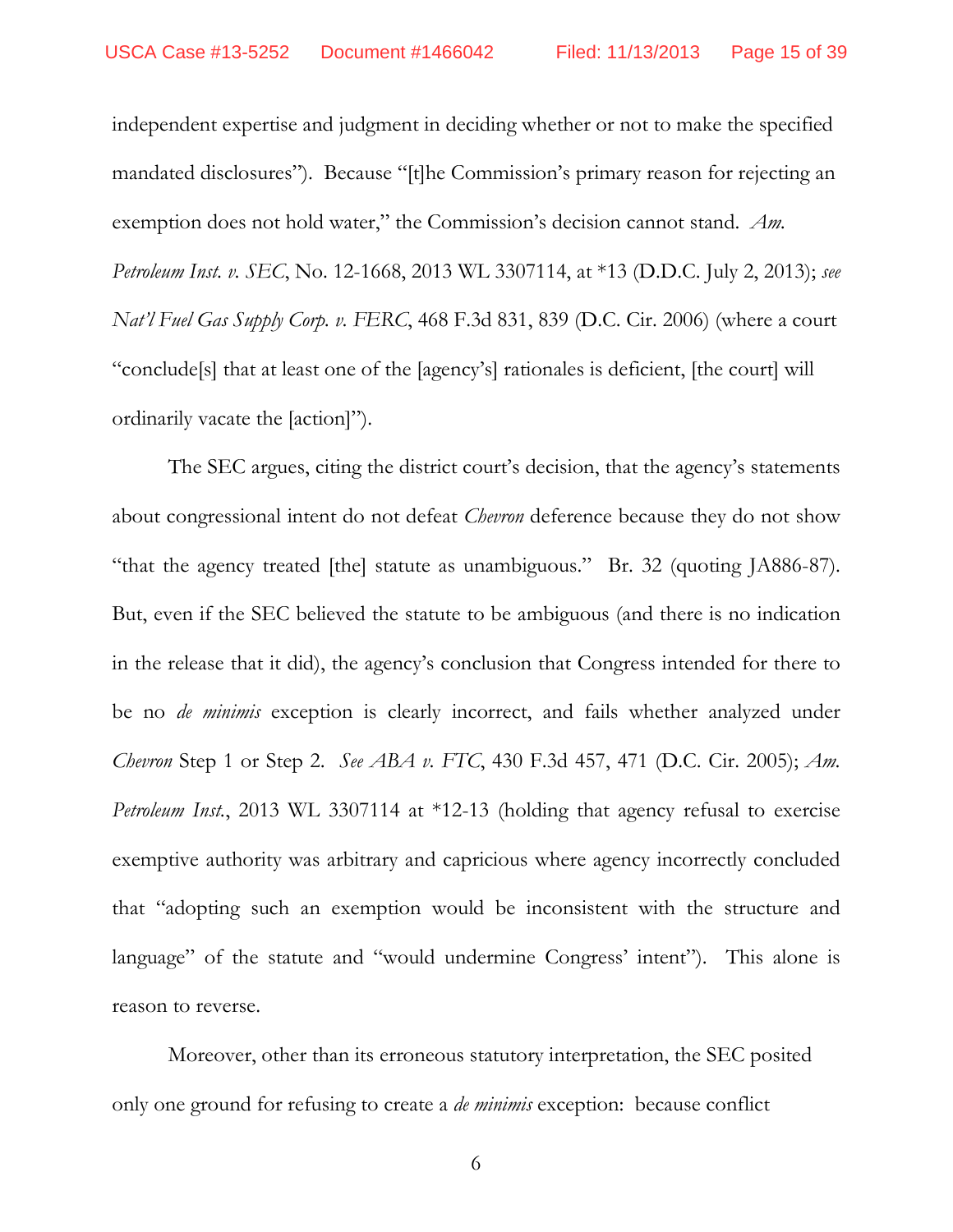minerals "are often used in products in very limited quantities," "including a *de minimis*  threshold could have a significant impact on the final rule." JA743. But a properly designed *de minimis* exception would have no such effect. For instance, one commenter proposed an exception for companies that use a total of less than "1 g[ram] per year" of the minerals. JA236. Even if this proposed exception applied to half of the 5,994 issuers subject to the rule, it would exempt, in total, *less than 7 pounds* of the minerals, an amount that is clearly too small to have any effect on armed groups in the Congo, let alone "undermine the disclosure scheme Congress mandated." Br. 53. Far more could be smuggled out in a backpack.

The SEC insists that its decision was reasonable because it "was supported by numerous comments." Br. 33. But this is simply not true. Some comments criticized proposed exceptions for *products* that individually contain small amounts of minerals, for instance as a percentage of the product's total weight or value. Commenters argued that such an exception could be problematic because the weight of conflict minerals in "many products" is "very small" as is "the percentage by weight or dollar value of the conflict minerals as a proportion of unit cost." JA103. A computer chip, for instance, contains "perhaps a few milligrams of tantalum" but the semiconductor industry "as a whole consumes over 100 tons of tantalum metal annually." JA602. The State Department comment upon which the SEC relies expresses solely this same concern: that such an exception "could have a significant impact" because the minerals are "often [used] in very limited quantities." JA445.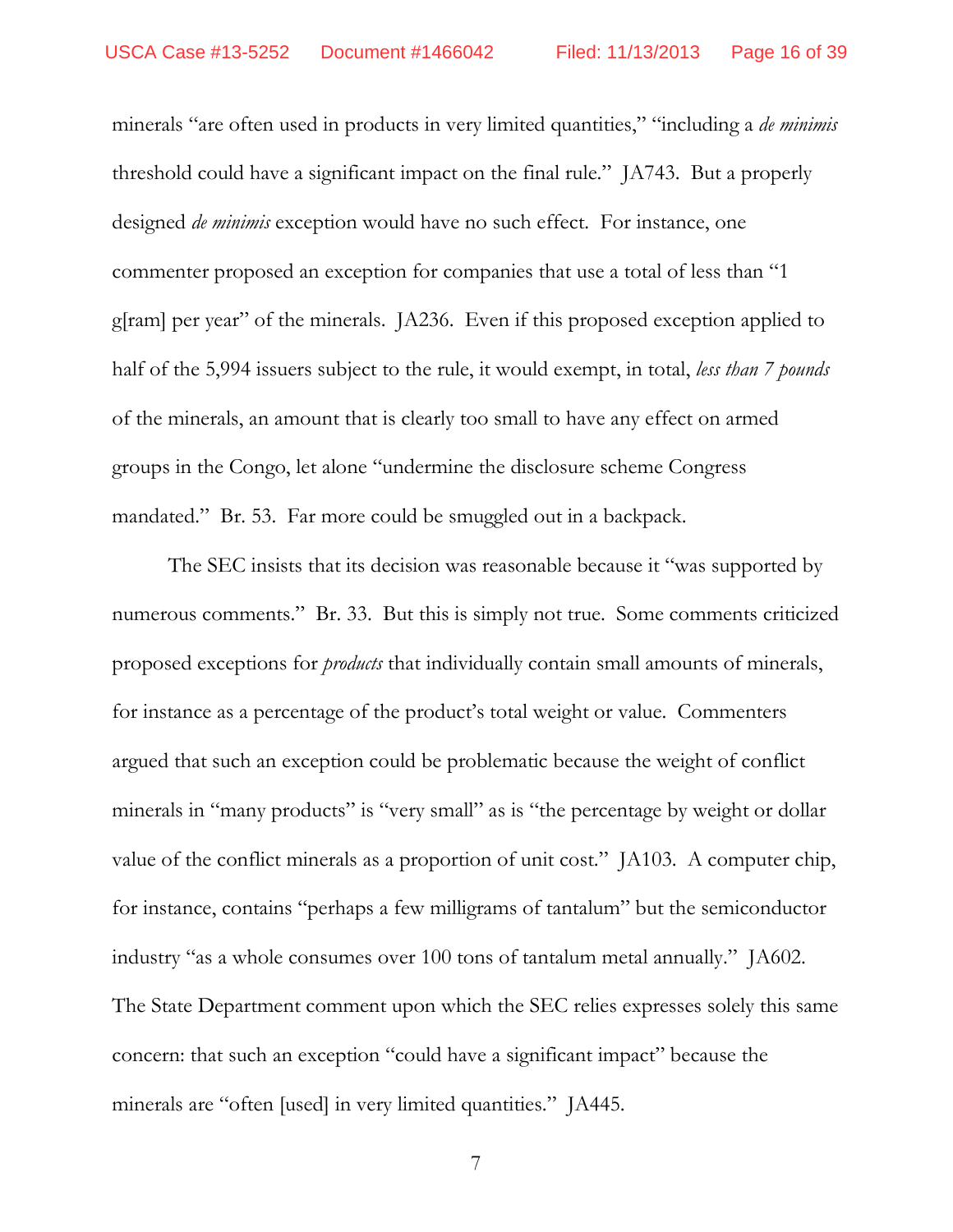None of these comments addressed other possible types of *de minimis* exceptions, such as an exception based on the total amount of minerals used by a particular issuer. Several commenters suggested such an exception. One commenter, for instance, suggested that the exception apply "if all widgets that an issuer manufacture[]s ... contain, in the aggregate, only negligible quantities of the subject metals." JA623. Others similarly suggested an exception based on the "fair market value" or total amount of minerals an issuer uses annually. JA460. Under these proposals, the *de minimis* exception would not apply to a computer chip manufacturer who used "tons of tantalum metal annually," even if each individual computer chip used only miniscule amounts. JA602. However, a shoe manufacturer that used only trace amounts of tin in its entire business would not have to "expend[] extraordinary resources to trace the origin of a mineral that sometimes is encountered at *de minimis* levels in a few ... products," as it must under the current rule. *The Costs and Consequences of Dodd-Frank Section 1502: Impacts on America and the Congo: Hearing Before the Subcomm. on Int'l Monetary Policy & Trade of the H. Comm. on Fin. Servs.*, 112th Cong. 171 (2012) (statement of Stephen Lamar).

The Commission argues that its "broader conclusion rendered such examination [of proposed per–issuer exceptions] unnecessary." Br. 34. But the only concern the Commission identified—that the minerals "are often used in products in very limited quantities"—is inapplicable to the proposed per-issuer exceptions, and thus could not have made consideration of these proposals "unnecessary." *Chamber of*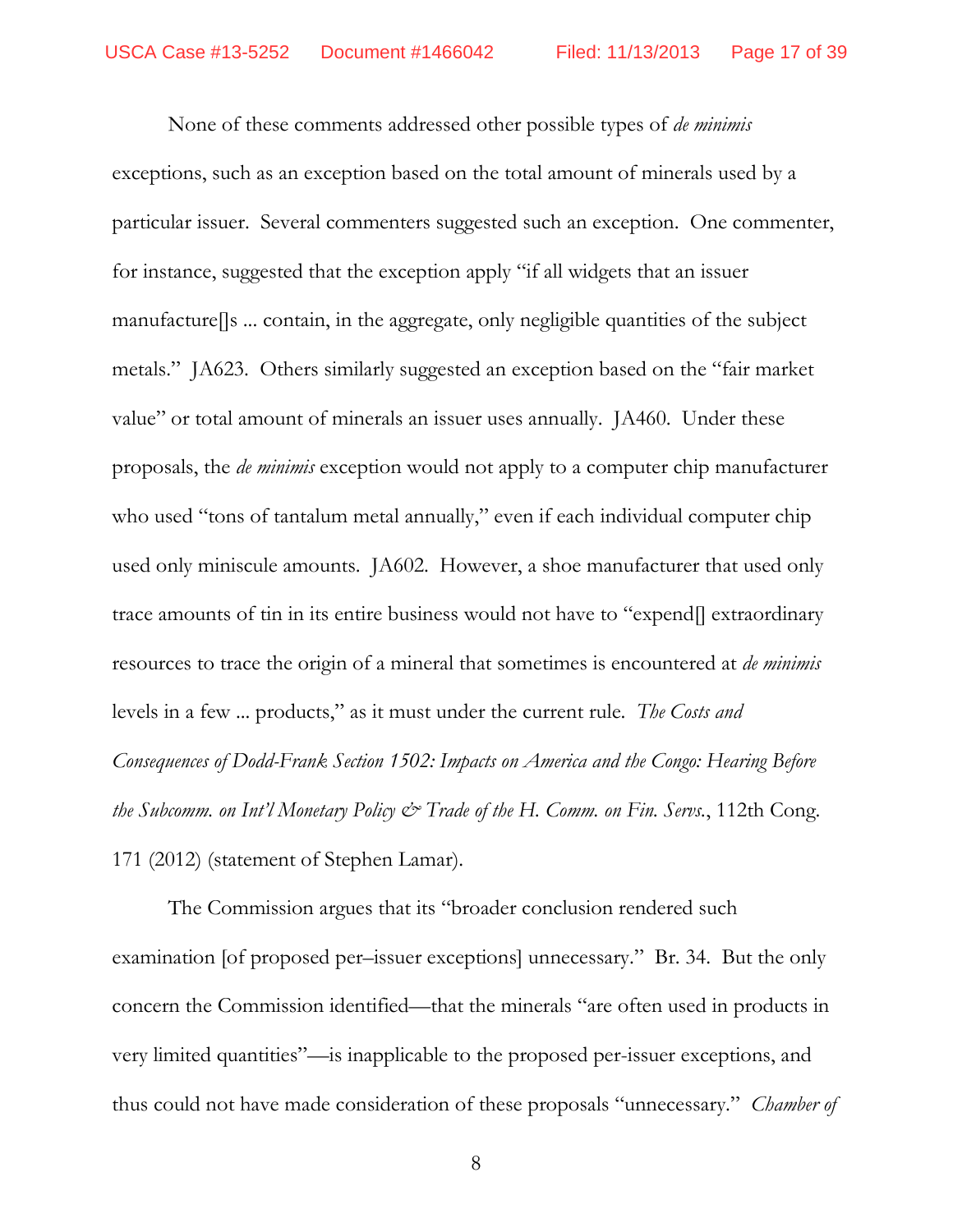*Commerce v. SEC*, 412 F.3d 133, 145 (D.C. Cir. 2005) (holding that failure to consider a suggested alternative violated the APA where the "alternative was neither frivolous nor out of bounds").

The SEC next states that it reasonably rejected a per-issuer exception because, "even if the cumulative amount would be small in numerical terms, it is not clear that this translates to a *de minimis* regulatory effect." Br. 34. This cryptic assertion appears to suggest that a *de minimis* exception would be inappropriate if it exempted too many *companies* from regulation, even if all of those companies combined used only a negligible quantity of the minerals. But that a *de minimis* exception could save large numbers of companies from incurring huge expense is surely no reason to refuse to create one. To the contrary, it shows that this is a classic case for a *de minimis*  exception, where "apply[ing] the literal terms of a statute [would] mandate pointless expenditures of effort" and "the burdens of regulation yield a gain of trivial or no value." *Ala. Power Co. v. Costle*, 636 F.2d 323, 360-61 (D.C. Cir. 1980).

Without any *de minimis* exception, many companies that do not even use the minerals will have to incur substantial expenses to exclude the possibility that one or more of their products could contain infinitesimal amounts of the minerals. These quantities could be as low as parts per million or even parts per billion, for instance trace amounts remaining from the use of catalysts during production. ADD-114; American Coatings Br. 11. Although the SEC argues that it reasonably refused to exempt trace amounts remaining from the use of catalysts because "evidence before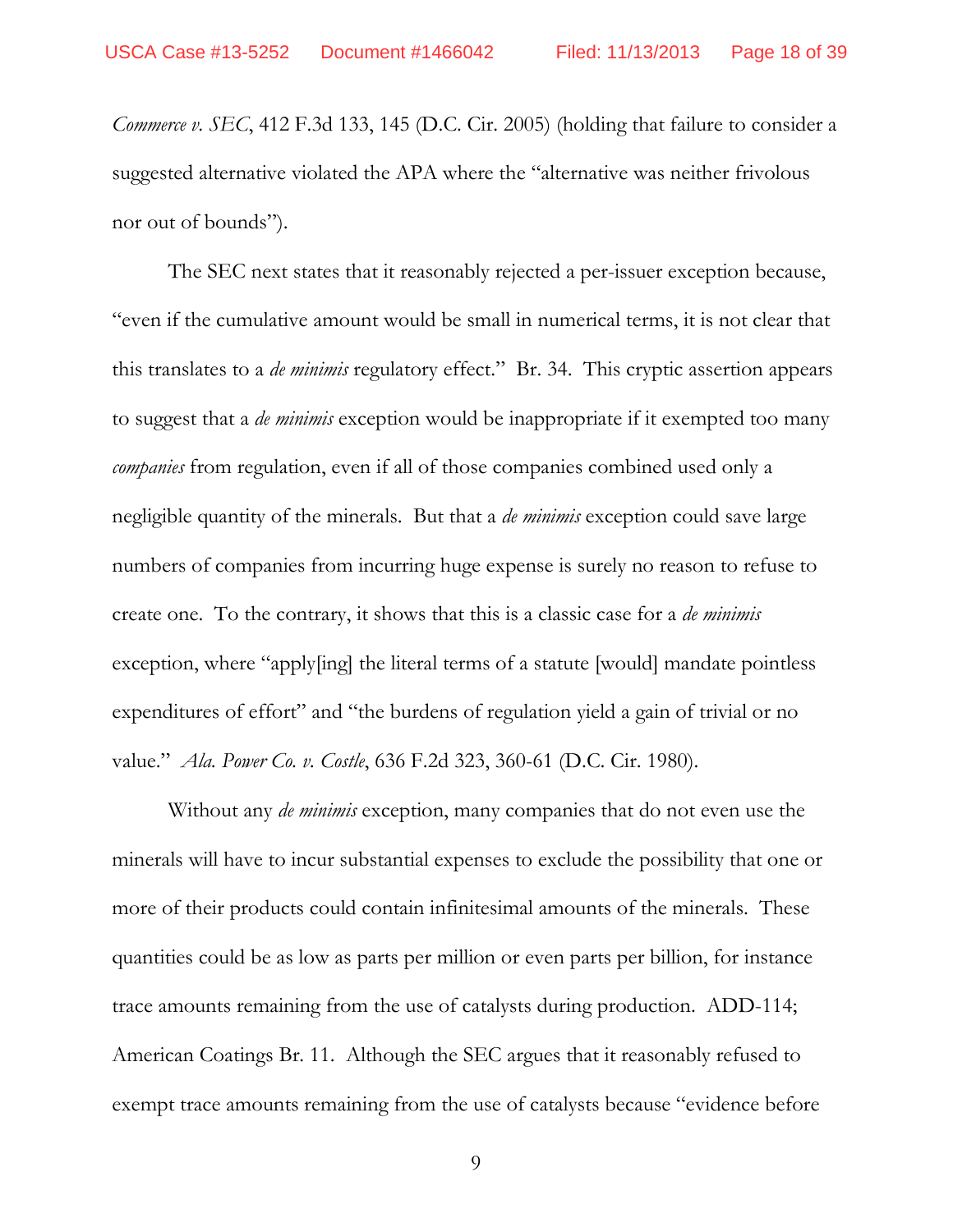the Commission showed that catalysts make up a 'significant market for the minerals," Br. 36, the only citation the agency provides for this assertion states that "tools or machines that are necessary for the production" of products and "catalysts" *together* are "a significant market for the minerals," not that catalysts alone are, JA742.

The SEC finally argues that "nothing required the Commission to [exempt trace amounts remaining from the use of catalysts] simply because it could." Br. 36. But "an agency decision as to exemptions must, like other decisions, be the product of reasoned decisionmaking," and the SEC's refusal to create a *de minimis* exception does not meet this standard. *Am. Petroleum Inst.*, 2013 WL 3307114, at \*13; *see also* Br. 57 (conceding the Commission should "reduce the burden of compliance where possible"). Imposing staggering costs on companies that in the aggregate use perhaps a few pounds of the minerals per year surely cannot be what the statute demands.

# **B. The Commission Misinterpreted The Statute's "Did Originate" Requirement, Imposing Unnecessary Burdens.**

The Commission defends its requirement that companies file a report if they have a reason to believe their minerals "may have originated" in the DRC region primarily by insisting that no such requirement exists. According to the agency's brief, "[a] report is required only if an issuer knows its minerals originated in the Covered Countries, or the issuer encountered a red flag during its reasonable country of origin inquiry and its due diligence either reveals the minerals originated in the Covered Countries or does not reveal the source of its minerals." Br. 42.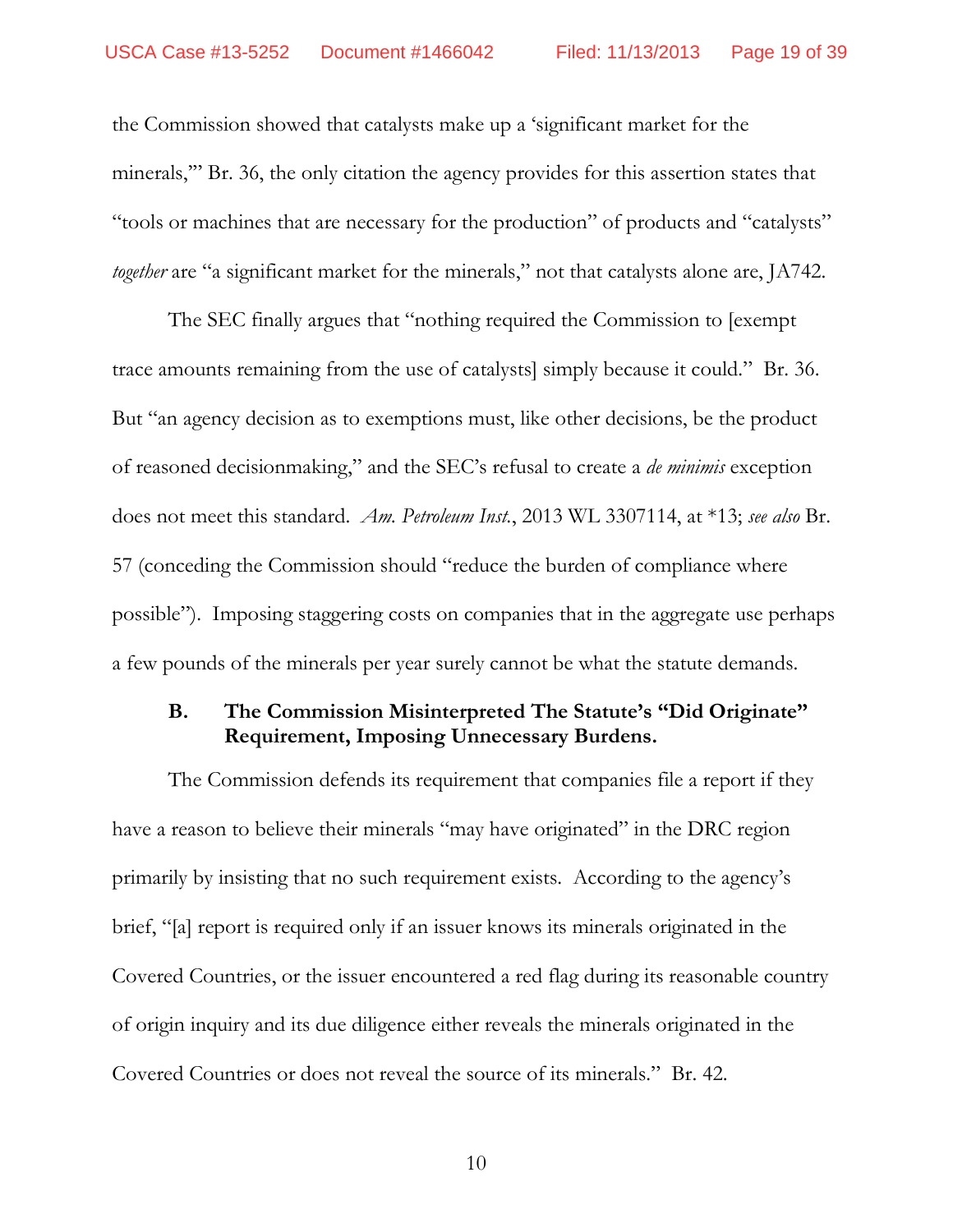The SEC's rule and release contradict this litigating position. The rule provides that a company must conduct due diligence if, following an initial inquiry, it "has reason to believe that its necessary conflict minerals *may* have originated" in the DRC region, and do not come from recycled or scrap sources. JA808 (emphasis added). Then, following the due diligence process, the company must file a Conflict Minerals Report unless it dispels such doubt and "determines that its conflict minerals did *not*  originate" in the DRC region (or "*did* come from recycled or scrap sources"). *Id.* If a company "cannot determine the source of the conflict minerals," it is "required to submit a Conflict Minerals Report." JA758. Thus, if after its due diligence the company still has reason to believe its minerals "may have originated" in the DRC region, it must file a report. *Id.* The SEC cannot escape what the rule and release actually say.

Nor can it refute that the rule is inconsistent with the plain terms of the statute. Section 1502 states that companies must file reports only "in cases in which such conflict minerals *did originate*" in the DRC region. 15 U.S.C. §78m(p)(1)(A) (emphasis added). "Did" does not mean "may."

Contrary to the agency's brief, the release does not provide that companies must file reports only if they encounter "red flags." Br. 42-45; JA758-59 (referring to the OECD's "*non-exclusive* examples of circumstances, or red flags" as potential triggers for due diligence) (emphasis added). In any event, the SEC's concept of a "red flag" is unusual, at best. According to the SEC, a company must file a report if it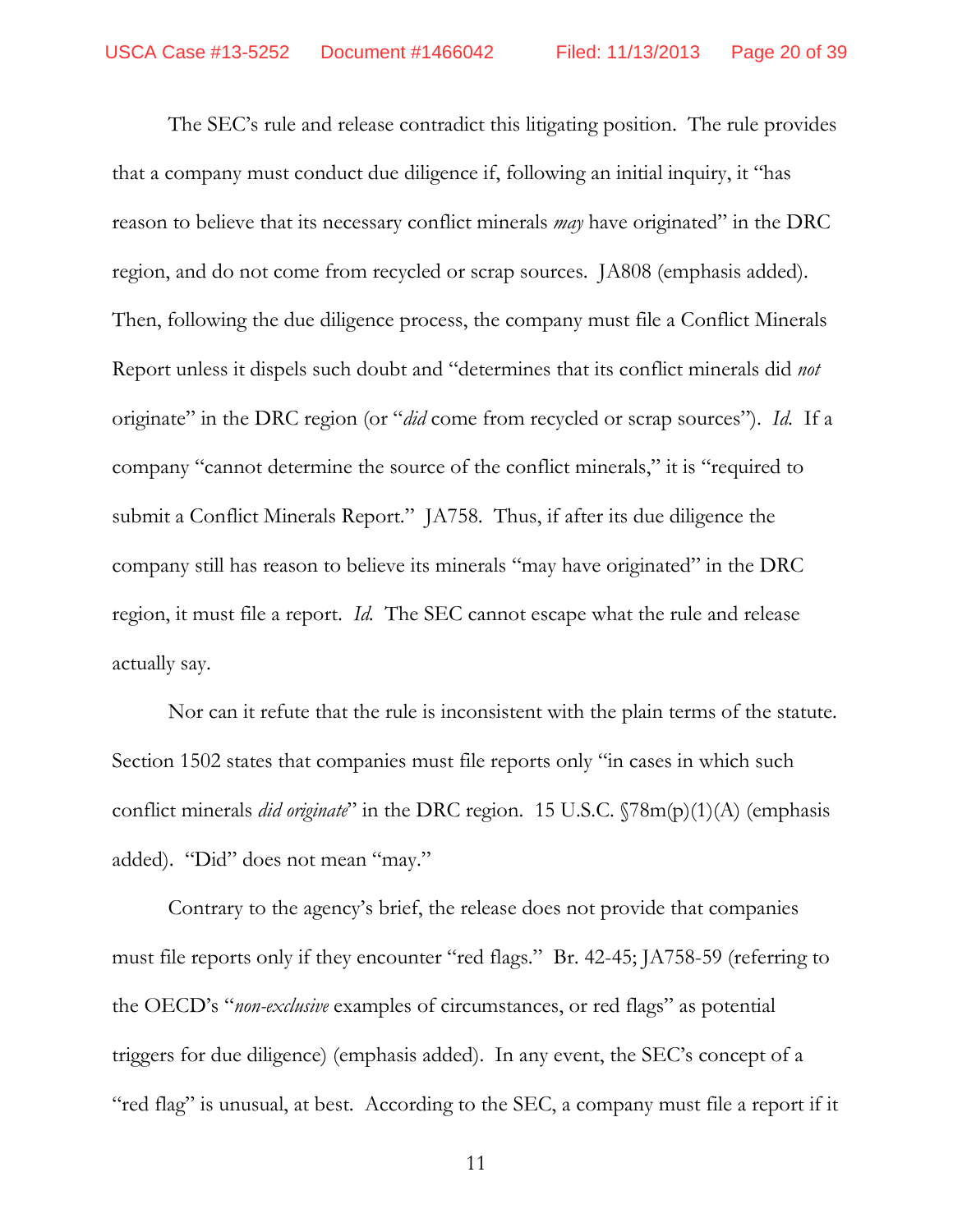concludes that there is even a *five percent chance* that its minerals originated in the DRC region. JA840; *see* JA897 n.21. A five percent chance is not a "red flag" in any ordinary sense of the phrase.<sup>[2](#page-20-0)</sup>

The SEC argues that this extremely onerous standard is necessary because "without a reason-to-believe standard, issuers could conduct a good-faith inquiry and encounter red flags, yet not be required to conduct due diligence because they would not *know* whether their minerals 'did originate' in the Covered Countries." Br. 45; *see* Congressmen Br. 27. But, as the SEC itself elsewhere points out, Appellants are not challenging the "reason to believe" portion of the standard, which may be appropriate for preventing willful blindness. Br. 43-44. Rather, Appellants challenge the vast expansion of the rule beyond those companies who actually have "reason to believe" that their minerals "*did* originate" in the DRC region to all those who merely have reason to believe their minerals "*may* have originated" in the region. The SEC offers no justification for this expansion. *See* Opening Br. 8-11; JA767.

<span id="page-20-0"></span><sup>&</sup>lt;sup>2</sup> The SEC and district court take the even more extreme position that a five percent chance would give an issuer not only "reason to believe" the minerals "may have originated" in the DRC region, but also "reason to believe" the minerals "did originate" in the region. JA840; *see* JA897 n.21. This position strains language far past any plausible interpretation. No one would state that a weather forecast predicting a five percent chance of precipitation provides a reason to believe it will rain. To the contrary, such a forecast provides a compelling reason—a ninety-five percent chance—to believe that it will not rain.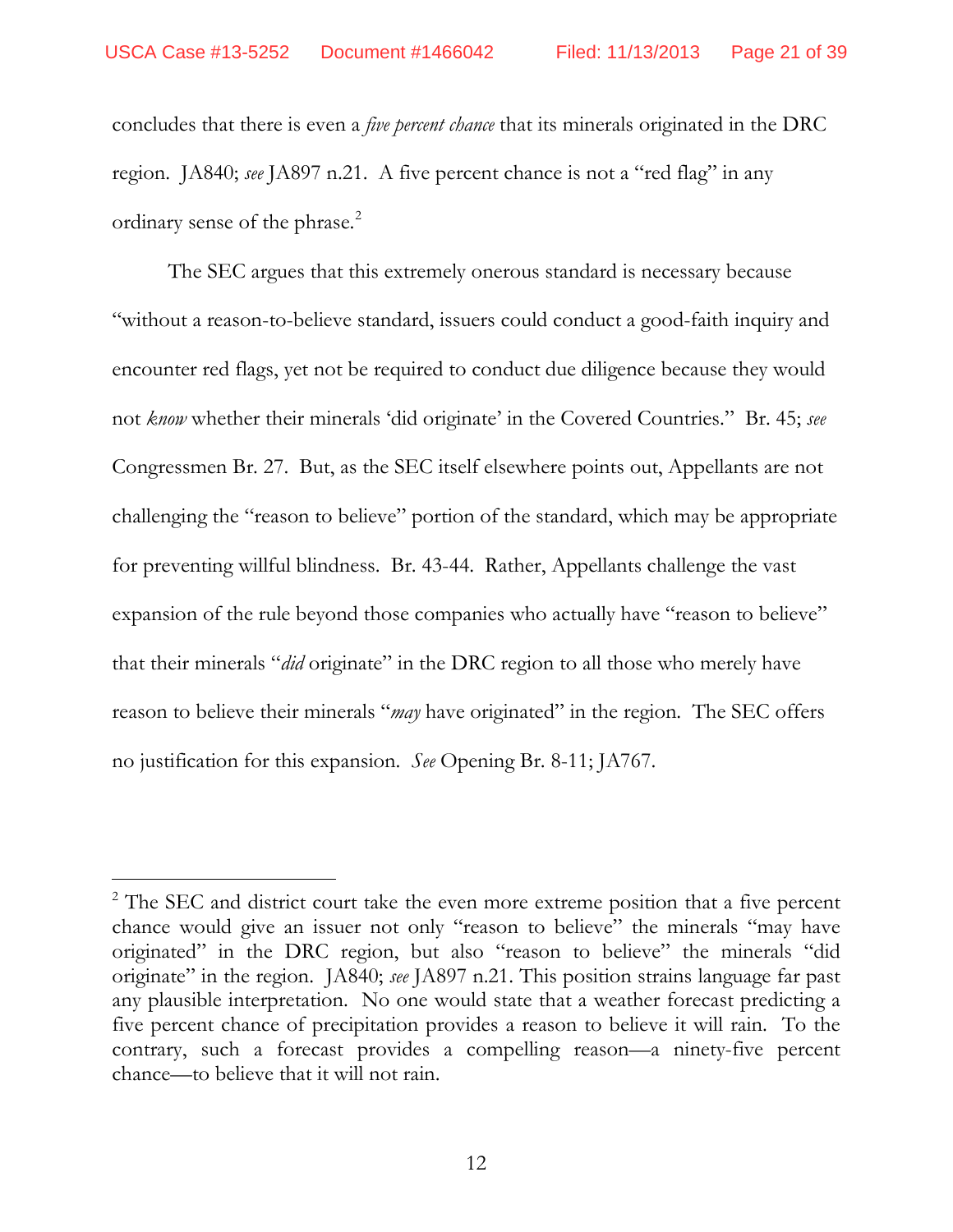Indeed, far from "undermining one of the fundamental requirements of Section 1502" as the Commission contends, Br. 27, a "did originate" standard could be more effective. The SEC's '"might' formulation is too suggestive of mere possibility, however unlikely," and therefore will not single out those companies whose products actually have ties to the DRC conflict. *TSC Indus., Inc. v. Northway, Inc.*, 426 U.S. 438, 448-49 (1976). Instead, by requiring disclosures from large numbers of companies who are unable to determine the source of their minerals, the SEC's overbroad standard will result in an "avalanche of trivial information" that will likely "accomplish more harm than good." *Id.*

Thus, even if the Commission had "discretion to require issuers that have a 'reason to believe' that their conflict minerals '*did* originate' in the Covered Countries to file a report," Br. 43-44 (emphasis added), that does not justify the Commission's "*may have* originated" standard. Requiring a report when there is a 95 percent chance the minerals *did not* originate in the DRC region is not a reasonable interpretation of the statute's "did originate" language. *Vill. of Barrington, Ill. v. STB*, 636 F.3d 650, 659- 60 (D.C. Cir. 2011) (holding that Congress forecloses an agency interpretation "by granting the agency a range of interpretive discretion that the agency has clearly exceeded"); *see United States v. Home Concrete & Supply*, LLC, 132 S. Ct. 1836, 1846 n.1 (2012) (Scalia, J., concurring) (A court cannot uphold an "agency interpretation [that] is clearly beyond the scope of any conceivable ambiguity," as "[i]t does not matter whether the word 'yellow' is ambiguous when the agency has interpreted it to mean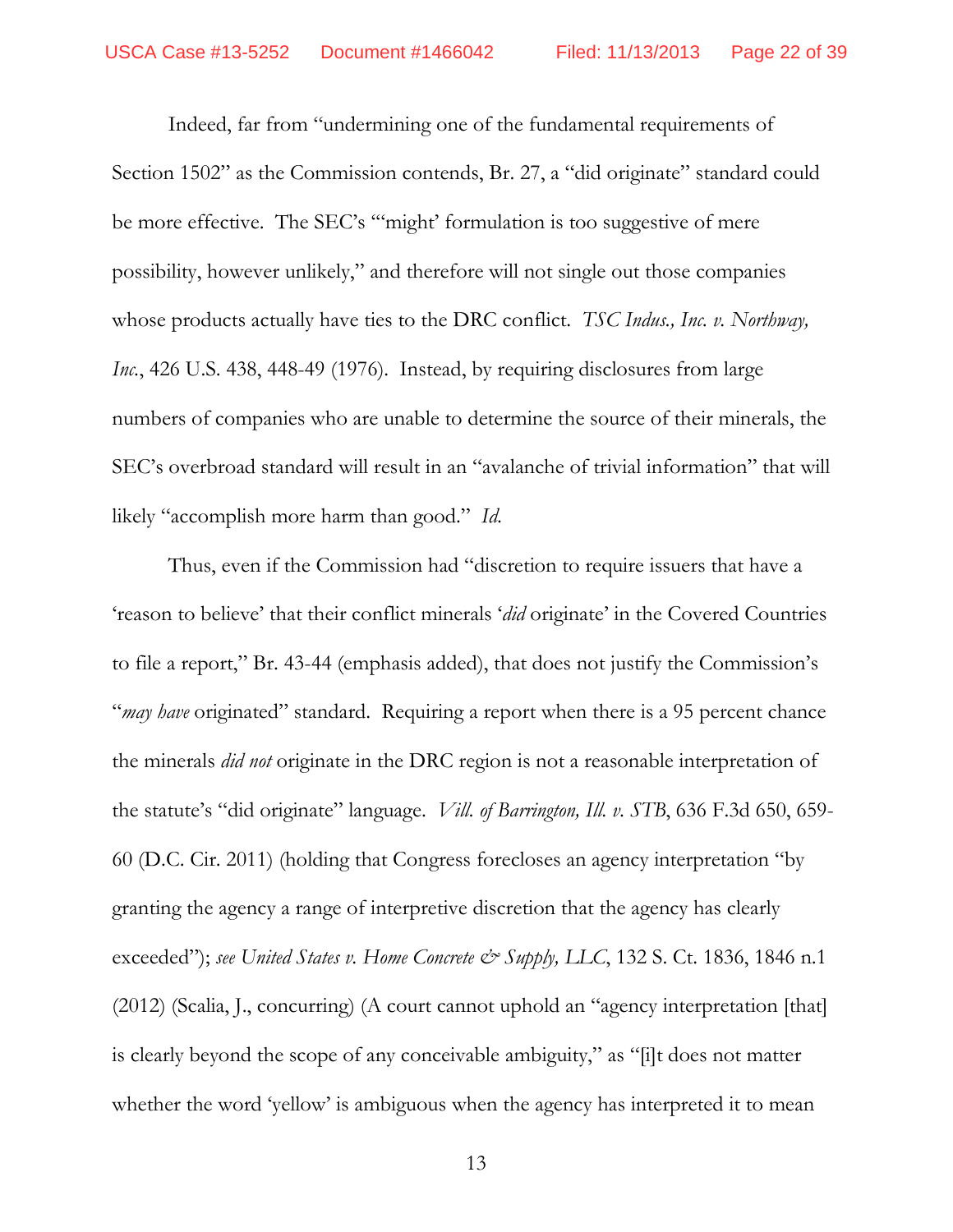'purple'"); *see also* 156 Cong. Rec. S3866 (daily ed. May 18, 2010) (earlier version of Section 1502, not passed, requiring reports for minerals that "originated *or may have originated*" in the DRC region) (emphasis added). And because the SEC is required to avoid unnecessary compliance burdens, 15 U.S.C. §78w(a)(2), its unnecessary expansion of the rule is unsustainable.

# **C. The Rule's Extension To Non-Manufacturers Is Contrary To The Statute.**

In the release, the SEC stated that "the statutory intent to include issuers that contract to manufacture their products is clear." JA736. The Commission applied "the traditional tools of statutory construction," *PDK Labs. Inc. v. DEA*, 362 F.3d 786, 797 n.4 (D.C. Cir. 2004), examining the statute's text, structure, and purposes, and wrongly concluded that its "interpretation is compelled by Congress," *Peter Pan Bus Lines, Inc. v. Fed. Motor Carrier Safety Admin.*, 471 F.3d 1350, 1354 (D.C. Cir. 2006). Therefore, the Commission's interpretation is entitled to no deference. *Id*.

The agency now contends that "a single 'use of the word clear' does not demonstrate that the agency believed its regulatory interpretation was compelled by Congress; rather, the Court considers the totality of the agency's explanation." Br. 39 (citing *Ass'n of Private Sector Colls. & Univs. v. Duncan*, 681 F.3d 427 (D.C. Cir. 2012)). The Commission's statement that "the statutory intent ... is clear," however, is certainly strong evidence that the Commission believed the statute was clear. *Int'l Bhd. of Elec. Workers, Local Union No. 474 v. NLRB*, 814 F.2d 697, 709 (D.C. Cir. 1987)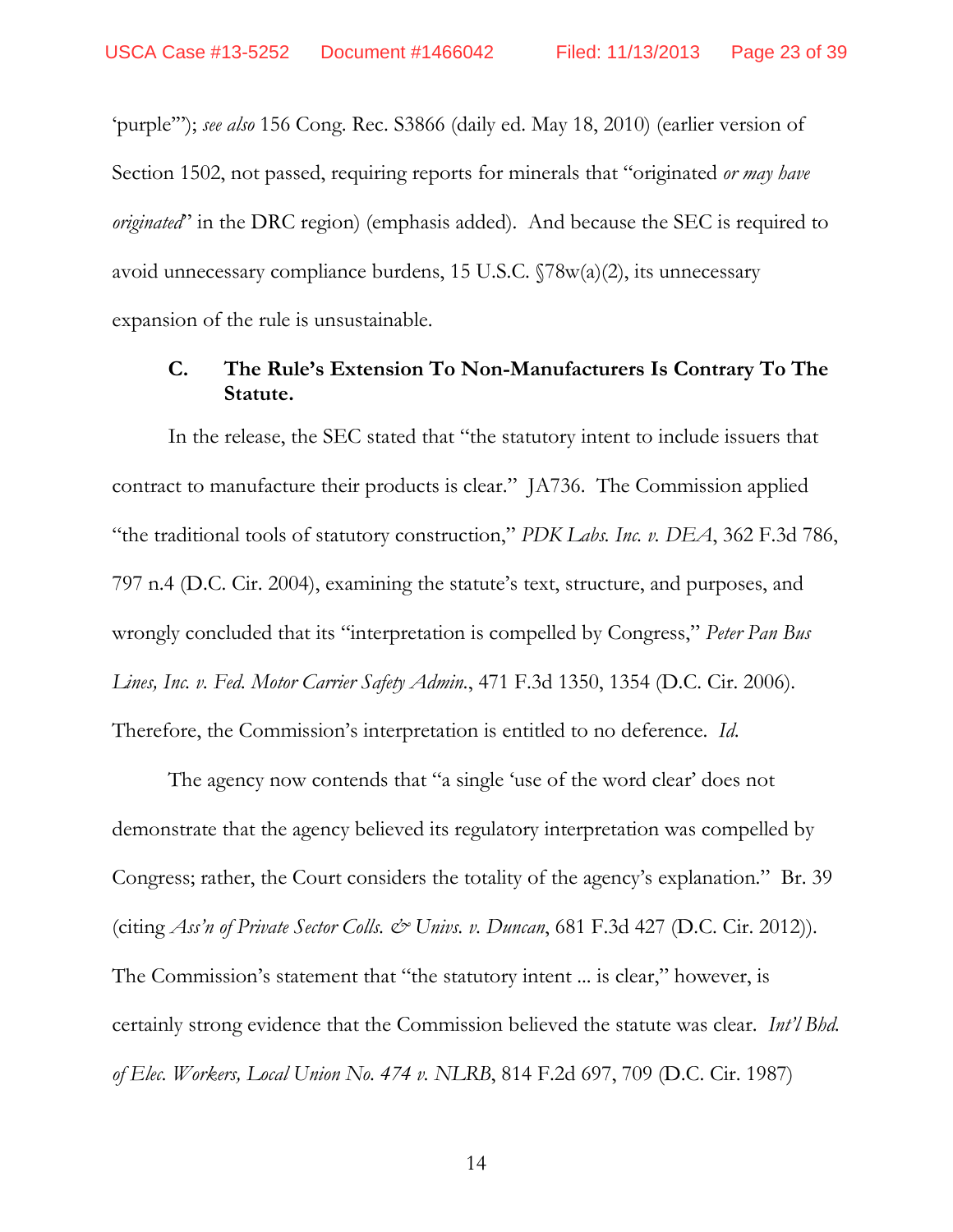(concluding the NLRB found that a "standard is statutorily required" where the agency stated "Congress clearly intended that ... the Board should apply" the standard).

Moreover, looking to the "totality of the agency's explanation" only confirms that the SEC believed the statute compelled its position. Although the Commission stated that "[t]he absence of the phrase 'contract to manufacture' from the 'person described' definition raised some question" about whether Congress intended to cover non-manufacturers, it concluded that the remainder of the statutory text answered that question: "Based on the *totality of the provision*, however, we .... belie[ve] that the *legislative intent* was for the provision to apply both to issuers that directly manufacture products and to issuers that contract the manufacturing of their products." JA733 (emphasis added). And, the Commission later explained: "[T]he final rule applies to issuers that contract to manufacture products. This requirement is based on *our interpretation of the statute in light of our understanding of the statutory intent and a reading of the statute's text*." JA790 (emphasis added). References to "the purpose of the statutory provision" are in accord; evaluating a statute's "purpose" is one of "the traditional tools of statutory construction" to be used in determining whether a statute is "plain in its meaning." *Ariz. Pub. Serv. Co. v. EPA*, 211 F.3d 1280, 1287 (D.C. Cir. 2000).

 In any event, regardless of what the SEC thought it was doing, its interpretation is plainly inconsistent with the statutory text. Section 1502 states that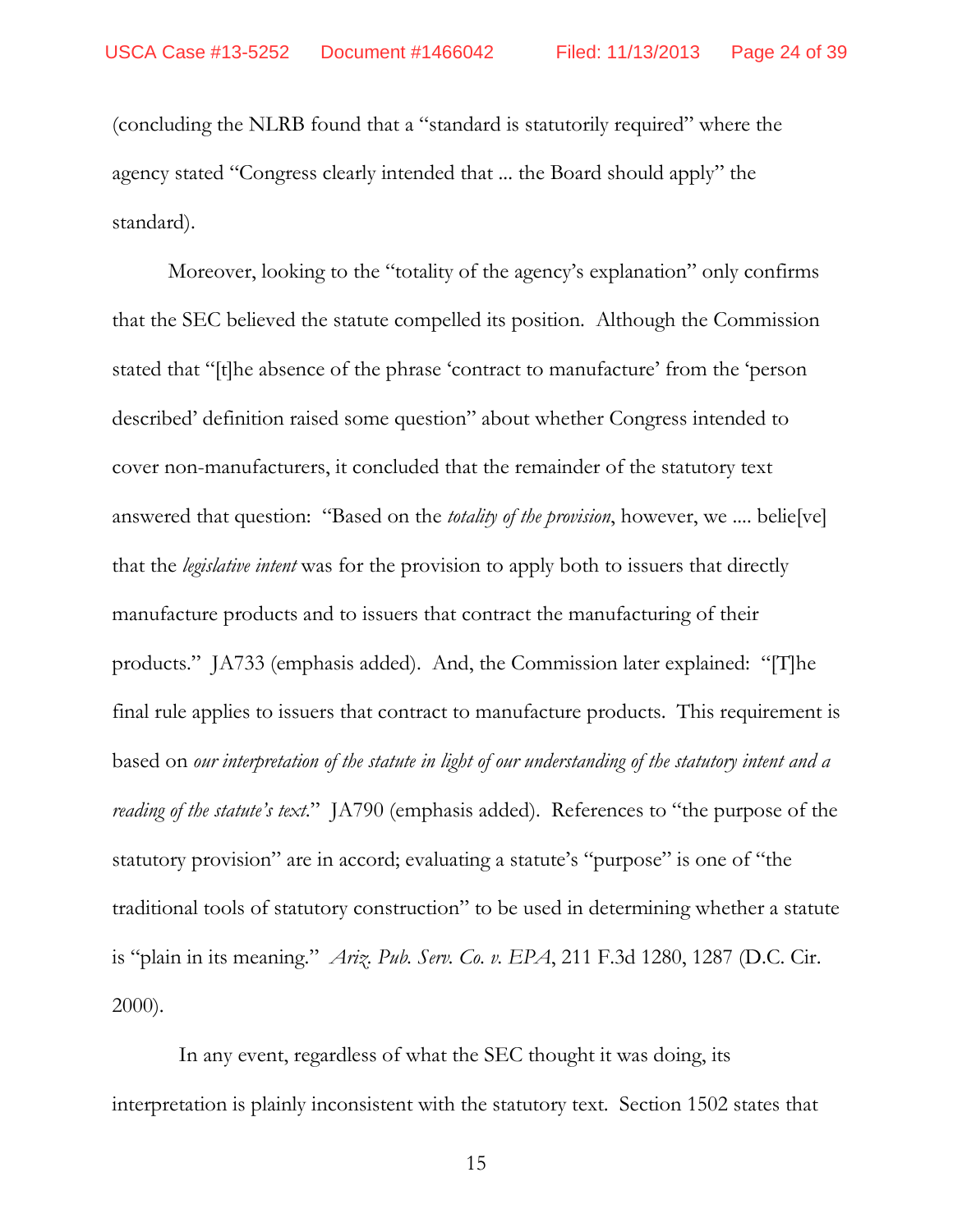the disclosure requirement applies only if "conflict minerals are necessary to the functionality or production of a product *manufactured by*" a company, thus limiting the requirement to companies that manufacture products. 15 U.S.C.  $\sqrt{78m(p)(2)(B)}$ .

The SEC contends that this plain meaning must be rejected, because it would make the statute "internally inconsistent." Br. 38. This argument, however, relies upon a convoluted and meritless interpretation of the statute that the Commission articulated for the first time during this litigation. According to the SEC and Intervenors, the definition of "person described" in  $\sqrt{78m(p)(2)}$  must implicitly cover "products contracted to be manufactured," because otherwise issuers would not have "to inquire into the origin of the minerals in those products" under  $\sqrt{78m(p)(1)(a)}$  even when such "issuers would be required to report products they contract to have manufactured" under §78m(p)(1)(a)(ii). Br. 38; *see* Intervenors Br. 19-20. But the Court should not imply words that Congress omitted from the statute. Moreover, the SEC and Intervenors find their "inconsistency" only by misconstruing the phrase "minerals that are necessary as described in paragraph (2)(B)." This phrase means what it says— "minerals [that] are necessary to the functionality or production of a product," 15 U.S.C.  $\sqrt{78m(p)(1)(A)}$ , (2)(B)—and therefore produces no inconsistency. The broader reading proposed by the SEC's litigation counsel renders the words "that are necessary" superfluous, and therefore must be rejected. *Conference of State Bank Supervisors v. Conover*, 715 F.2d 604, 627 (D.C. Cir. 1983).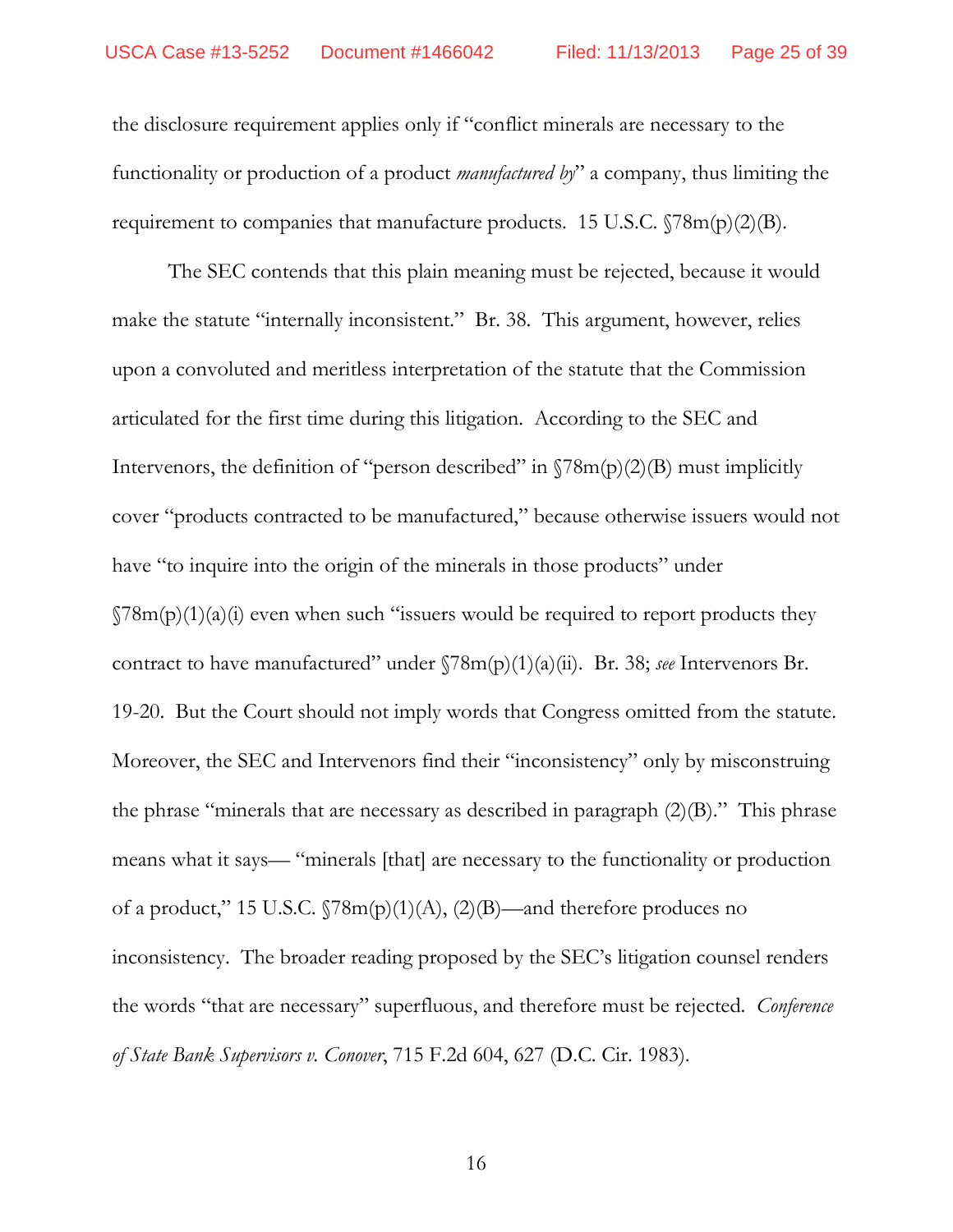Finally, the SEC's interpretation would be arbitrary and capricious even if the statute were ambiguous and the agency had exercised discretion. The SEC contends that applying the rule only to manufacturers "would significantly undermine the purpose of the statutory provision," because companies "could 'evade' the statute by contracting their manufacturing to a third party." Br. 39-40. But if a company manufactures *any* products containing the necessary minerals, it must describe products it contracted to have manufactured, as well as products it manufactured. 15 U.S.C. §78m(p)(1)(A)(ii). Only if a company manufactures *no* products containing the necessary minerals would it be able to avoid the rule. And it seems unlikely, to say the least, that a company that had built its business around manufacturing would jettison that business and cease manufacturing altogether simply to avoid the rule. At any rate, the SEC offered no reason to believe this would present a real problem, let alone "undermine the disclosure scheme Congress mandated." Br. 53.

#### **D. The SEC Designed An Arbitrary And Capricious Phase-In Period.**

According to the Commission, creating a shorter transition period for larger companies is rational because smaller companies "acting alone" "may lack the leverage" to obtain information, but "this lack of leverage may be reduced by the influence exerted over their suppliers by larger issuers using the same supplier base." Br. 46. However, this is an argument *against* the disparate transition period. JA768 n.570. When a supply chain includes both small and large companies (as is generally the case, *see* JA806), the companies will be seeking the same information on the origin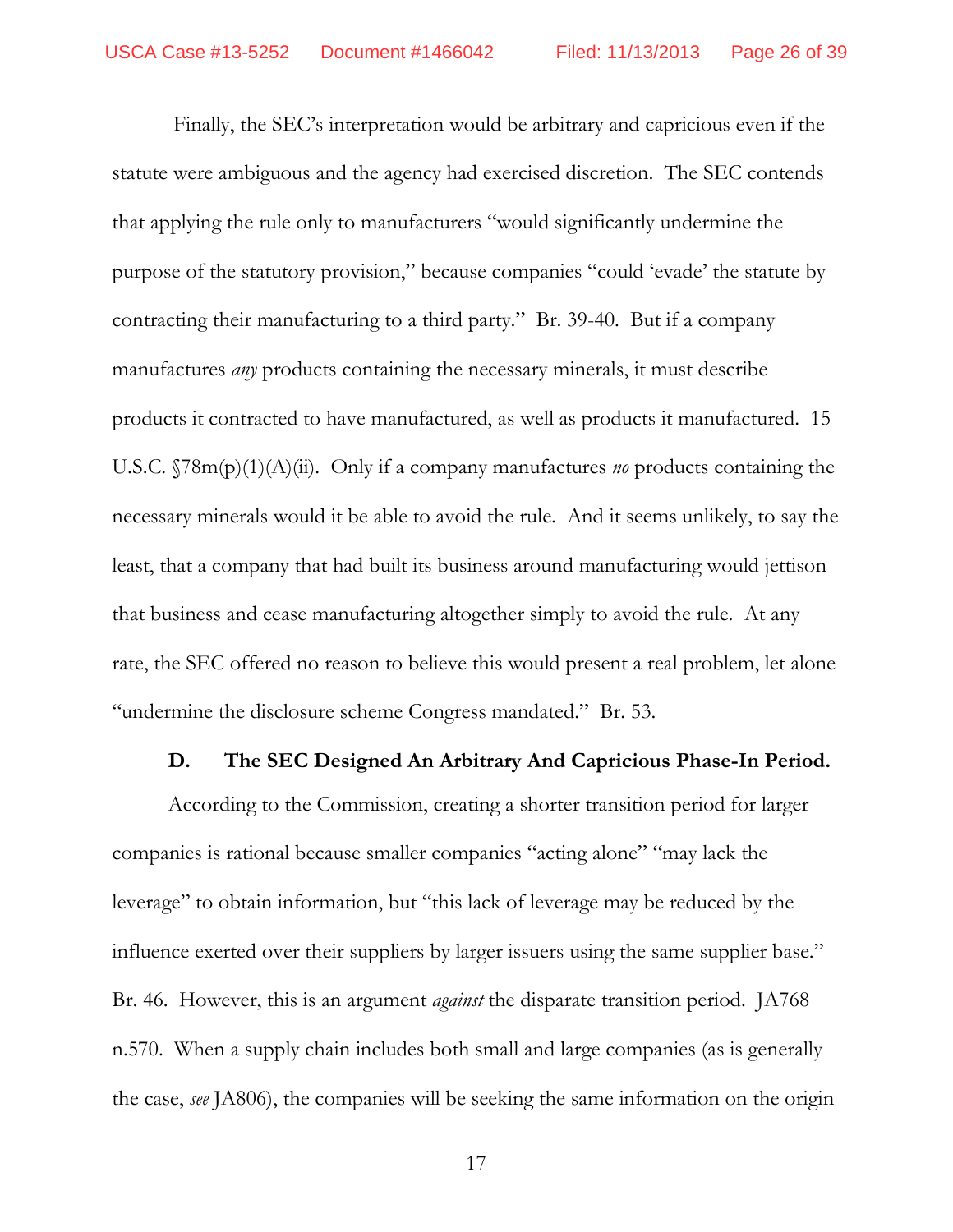of the same minerals, which they must publicly disclose. If large companies could use their "leverage" to obtain the information, the information would become equally available to small companies; if not, both large and small companies would be equally incapable of obtaining the information. The latter scenario is more likely, because most companies, including large ones, have relationships only with their direct suppliers, and have no "leverage" over their sub-suppliers, often a vast web of companies spread all over the globe. JA160; JA422-23; JA631. In either situation, however, it makes no sense to have a shorter transition period for larger companies, and the SEC's rule is arbitrary and capricious.

# **E. The Commission Violated Its Statutory Obligation Not To Impose Unnecessary Burdens When It Made Decisions That Increased The Rule's Costs Without Any Identifiable Benefits.**

The SEC's argument that it conducted an adequate analysis of the rule's impact boils down to a faulty syllogism: Congress mandated the creation of a disclosure regime; Congress intended the disclosure regime to benefit the DRC; therefore, the SEC cannot evaluate whether the rule will benefit the DRC without impermissibly "second-guessing Congress's judgment." Br. 48.[3](#page-26-0)

<span id="page-26-0"></span> $3$  Amici Better Markets contends that the SEC was not required to conduct a costbenefit analysis. However, the cases on which it relies, including *National Association of Home Builders v. EPA*, 682 F.3d 1032 (D.C. Cir. 2012), and *Investment Company Institute v. CFTC*, 720 F.3d 370 (D.C. Cir. 2013), involve different agencies subject to different statutory requirements. Unlike those agencies, the SEC has an obligation not only to "consider" the impact of its rule, but also to "not adopt" regulations that impose unnecessary or inappropriate burdens on competition. *See Bus. Roundtable v. SEC*, 647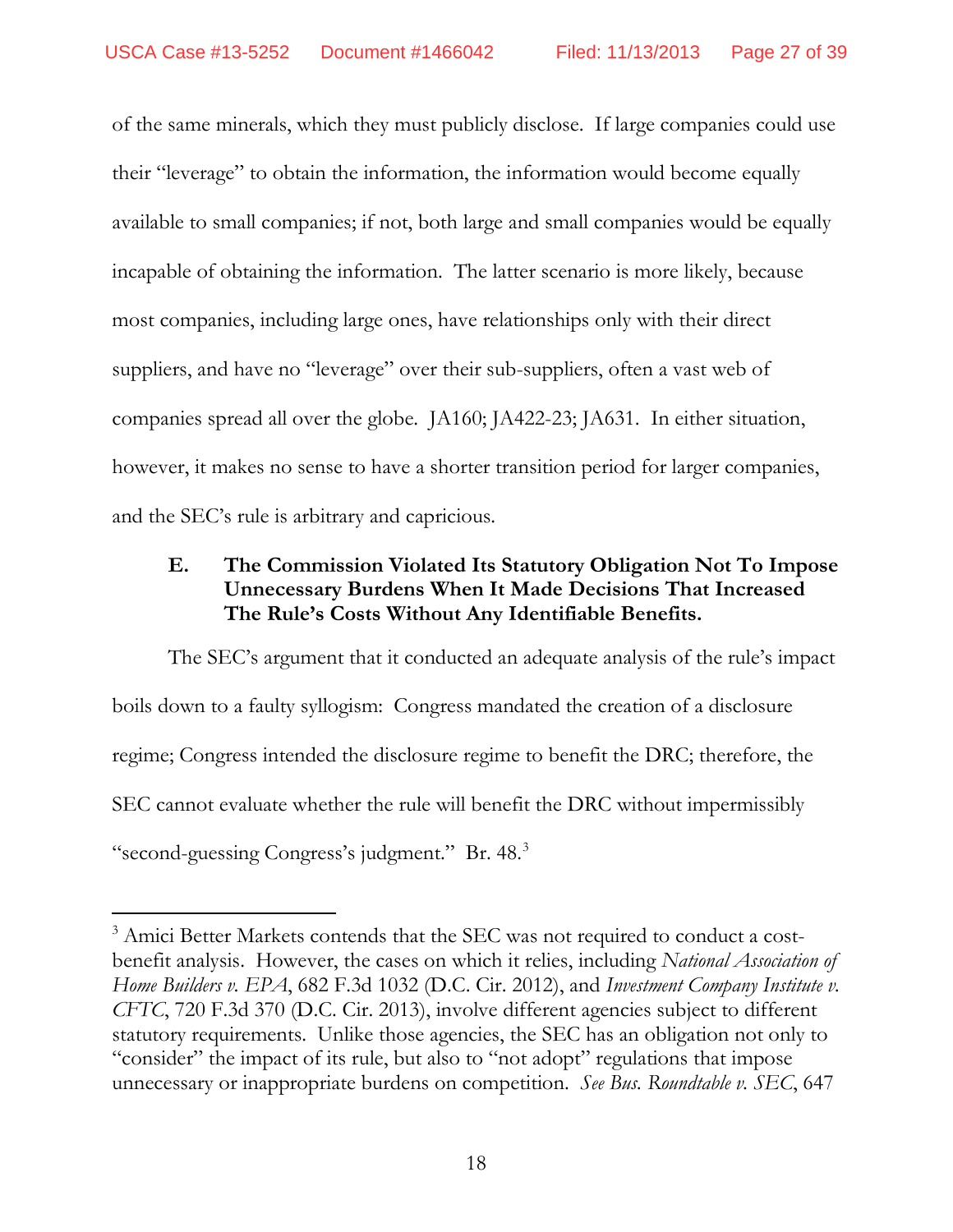This syllogism is deeply flawed. First, although Congress required *a* disclosure regime, it did not require *the Commission's* disclosure regime. Congress did no more than "set[] the general contours and direction of the rulemaking." *Paredes Dissent*, JA715. The final rule "is replete with policy choices—elective exercises of Commission discretion—that Congress did *not* mandate." *Gallagher Dissent*, JA710; *see also* JA787-95.

Second, although Congress intended to benefit the DRC, Congress made no determination that more disclosure would always be more beneficial, let alone worth the cost. Indeed, "[d]eciding what competing values will or will not be sacrificed to the achievement of a particular objective is the very essence of legislative choice—and it frustrates rather than effectuates legislative intent simplistically to assume that *whatever* furthers the statute's primary objective must be the law." *Rodriguez*, 480 U.S. at 526. At other points in its brief, the SEC appears to recognize as much. Br. 15-16 (noting limitations on the required disclosure that the agency adopted to reduce costs).

F.3d 1144, 1148 (D.C. Cir. 2011); 15 U.S.C. §78w(a)(2); *see also* Ctr. for Capital Mkts. Competitiveness, *The Importance of Cost-Benefit Analysis in Financial Regulation 26-27 (Mar.* 2013), http://www.centerforcapitalmarkets.com/wpcontent/uploads/2010/04/CBA-Report-3.10.13.pdf. Furthermore, because the SEC conducted an economic analysis, albeit a severely flawed one, any contention that such analysis was "not required," or that 15 U.S.C.  $\sqrt{78c(f)}$  is inapplicable here, must be "reject[ed]." *Am. Equity Inv. Life Ins. Co. v. SEC*, 613 F.3d 166, 177 (D.C. Cir. 2010).

 $\overline{a}$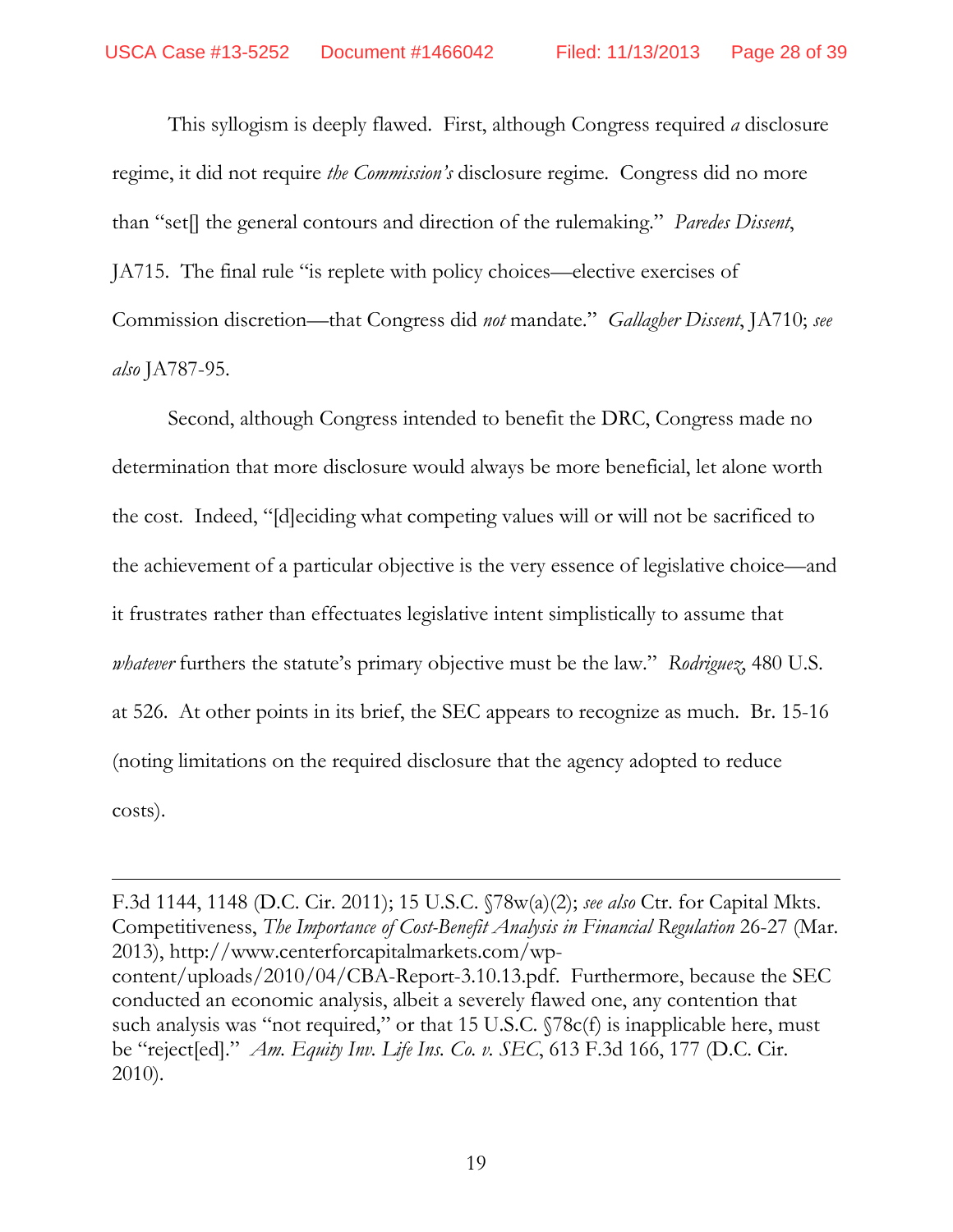From its faulty premises, the SEC draws the equally flawed conclusion that it could not evaluate the impact of its regulatory choices on the DRC because it had to "accept[] Congress's decision that Section 1502's disclosure scheme would lead to social benefits." Br. 52. To the extent Congress left designing the rule to the SEC's discretion, blaming the statute is no answer. The agency surely cannot claim that *Congress* made a determination that the *Commission's* regulatory choices would benefit the DRC; when it passed the statute, Congress could not have known which regulatory alternatives the Commission would choose. Indeed, the Commission goes on to contradict its own assertion that it could not evaluate the benefits of its rule, claiming that "where it reasonably felt it could, it took into account comments that the benefits may be less than Congress anticipated." *Id.* 55. And the SEC recognized that, in some instances, requiring disclosure would be counter-productive, causing a "*de facto* embargo." *Id.* 51.[4](#page-28-0)

The Commission next argues that Congress intended for "*other* agencies and branches of government [to] assess the efficacy of Section 13(p) and Rule 13p-1 in promoting peace and security in the DRC." Br. 49. The statute indeed gives other agencies and branches a role. *See* Section 1502(d)(2)(A); 15 U.S.C. §78m(p)(3)-(4).

<span id="page-28-0"></span><sup>4</sup> The Commission could have used its broad exemptive authority, 15 U.S.C. §§78mm(a)(1), 78*l*(h), as "necessary or appropriate" to avoid an embargo, for instance by exempting from due diligence companies that contractually require suppliers to use certified conflict-free smelters, even if the smelters use minerals from the region.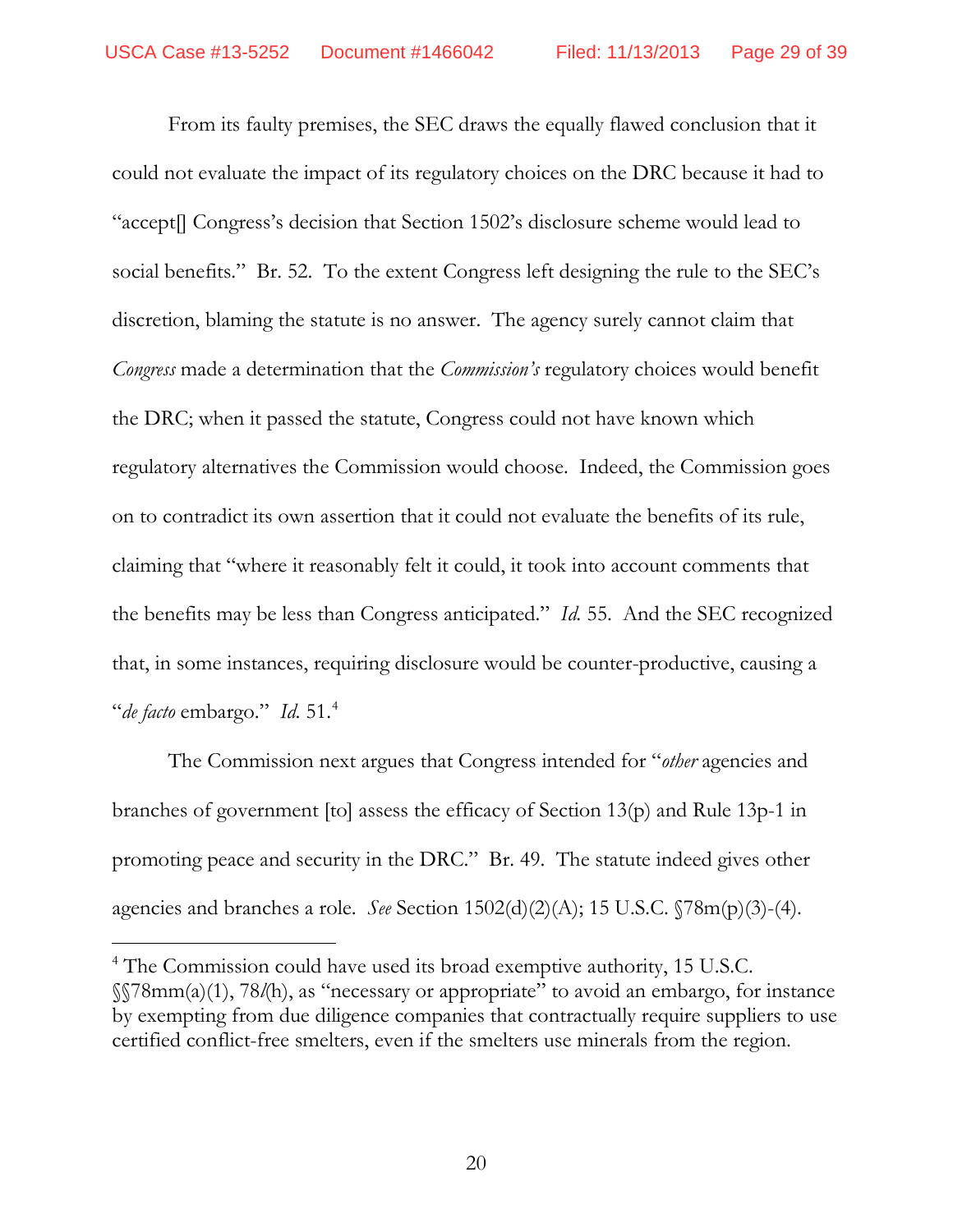But Congress assigned the SEC the special task of designing the rule, and it also gave the SEC "unique obligation[s]" to consider the impact of its rules and avoid unnecessary burdens. *Bus. Roundtable*, 647 F.3d at 1148. As the SEC recognizes, these obligations "apply regardless of whether a rule's intended benefits are economic or social." Br. 56. It is therefore highly implausible that Congress—without saying so intended to relieve the SEC of those obligations, and intended for every entity involved *except for the SEC* to analyze the rule's benefits.

Finally, the Commission contends it did not have to analyze the likely impact of its choices on the DRC because "its extensive analysis of the costs and benefits of its choices *to issuers and users of the disclosures* in comparison to suggested alternatives was sufficient." Br. 52. But the only "benefit" to issuers that the release identifies is "the benefit of lowering the … costs of the rule" compared to even more demanding alternatives. *See* JA787, JA790. The Commission cannot transform a cost into a benefit simply by asserting that the cost could have been even worse. Further, as the Commission stated in the release, the purpose of Section 1502 is not to benefit issuers or investors. Rather, it is to "decrease the conflict and violence in the DRC," a purpose "quite different from the economic or investor protection benefits that our rules ordinarily strive to achieve." JA795; *see id.* (remarking that the rule was "not necessarily intended to generate measurable, direct economic benefits to investors or issuers specifically"). The SEC therefore cannot satisfy its statutory obligation to determine whether the costs it imposed were "necessary or appropriate in furtherance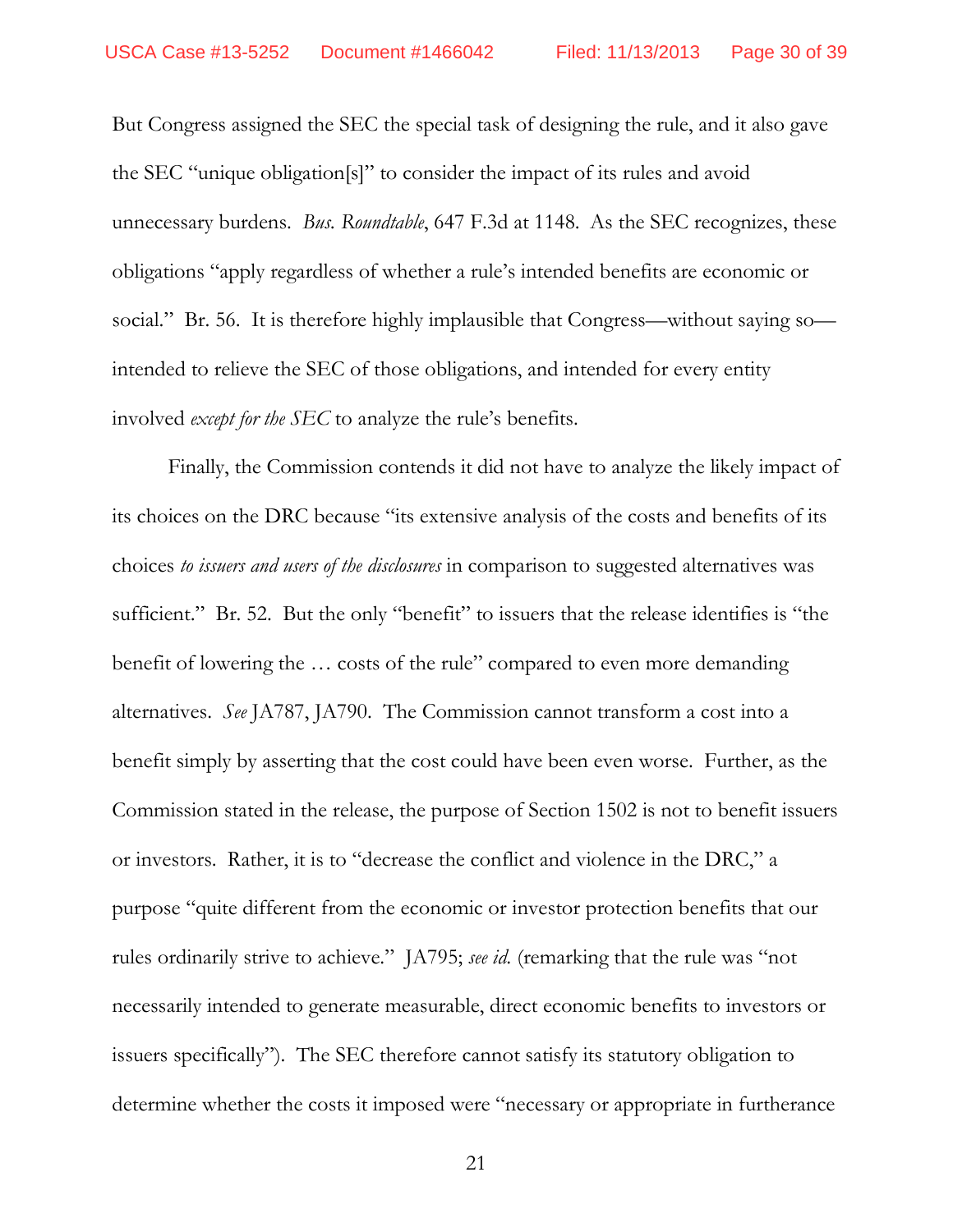of the purposes" of Section 1502 without considering the likely impact of the rule on the DRC. 15 U.S.C. §78w(a)(2); *see id.* §78c(f). Yet at no point did the Commission address the "fierce[] debat[e]" in the record on this issue. JA818; JA795.

Amici (but not the SEC) argue that this Court should uphold the SEC's analysis because "the statute and rule are working as intended." Congressmen Br. 5; *see* Global Witness Br. 9-29. This contention is legally irrelevant, but it is also unsupported by the evidence. Amici first argue that the rule is working because companies are complying with it, but companies obviously must use their best efforts to comply with applicable legal requirements. And the OECD's 2013 report confirms that tracing the minerals remains highly challenging due to the "depth and complexity of [companies'] supply chains" and their "lack of control and insight beyond their immediate suppliers." OECD, *Downstream Implementation of the OECD Due Diligence Guidance for Responsible Supply Chains of Minerals from Conflict-Affected and High-Risk Areas* 59-60 (Jan. 2013), http://www.oecd.org/daf/inv/mne/ DDguidanceTTTpilotJan2013.pdf (*OECD Report*); *see id.* 34-35, 39-41, 57-58. Amici point out that Apple has reportedly mapped its supply chain, but Apple's supply chain is relatively simple, consisting of only a few hundred suppliers of the minerals.

http://www.apple.com/supplierresponsibility/code-of-conduct/labor-and-humanrights.html. Depending upon the industry, other companies might have tens of thousands or more of such suppliers, making mapping exponentially more difficult. *See* JA590; JA571; JA630.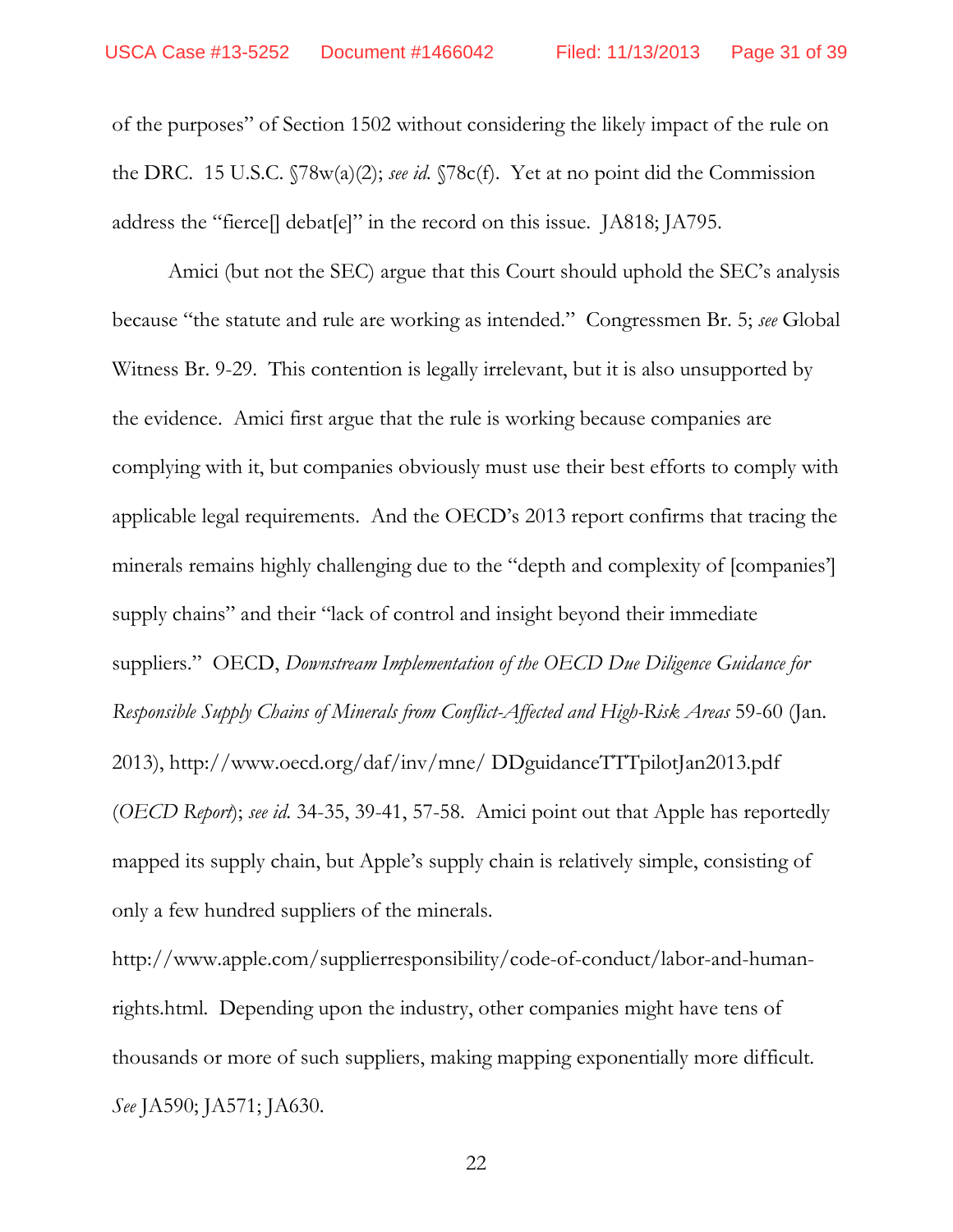Amici also contend that the rule is having the intended effect on the DRC, but most sources show "very strong indication[s] that the impact has been counterproductive," and that the rule "only exacerbates the problem that it was intended to combat." *The Unintended Consequences of Dodd-Frank's Conflict Minerals Provision: Hearing Before the Subcomm. on Monetary Policy*  $\mathcal O$  *Trade of the H. Comm. on Fin. Servs.*, 113 Cong. 4-5 (2013) (*House Testimony*). Although several traceability schemes have been set up to attempt to promote "conflict-free" sourcing from the region, rampant corruption and smuggling "not only undermine[] due diligence efforts aimed at stamping out conflict minerals in the Democratic Republic of the Congo, but also jeopardize[] traceability schemes," United Nations Sec. Council, *Midterm Report of the Group of Experts on the Democratic Republic of the Congo*, S/2013/433, at ¶153 (June 20, 2013) (*U.N. Report*).

Nor has the SEC's rule helped to advance these traceability schemes, as amici suggest. To the contrary, the "spread of such practices is challenged by the final SEC rule." *OECD Report* 59. Because "[t]he SEC Rule creates a disincentive to source minerals from the DRC and its nine neighboring countries" even when those minerals are "conflict-free," *id.*, "as a consequence of section 1502 ... many companies simply ceased purchasing minerals from the [DRC] region" entirely, *U.N. Report* ¶170. Finally, there is no indication that the rule has reduced funding to armed groups. Rather, "most armed groups have shifted to exploiting gold, which is easier to smuggle, has a high value per volume," *id.* ¶152, and is largely sold to non-U.S.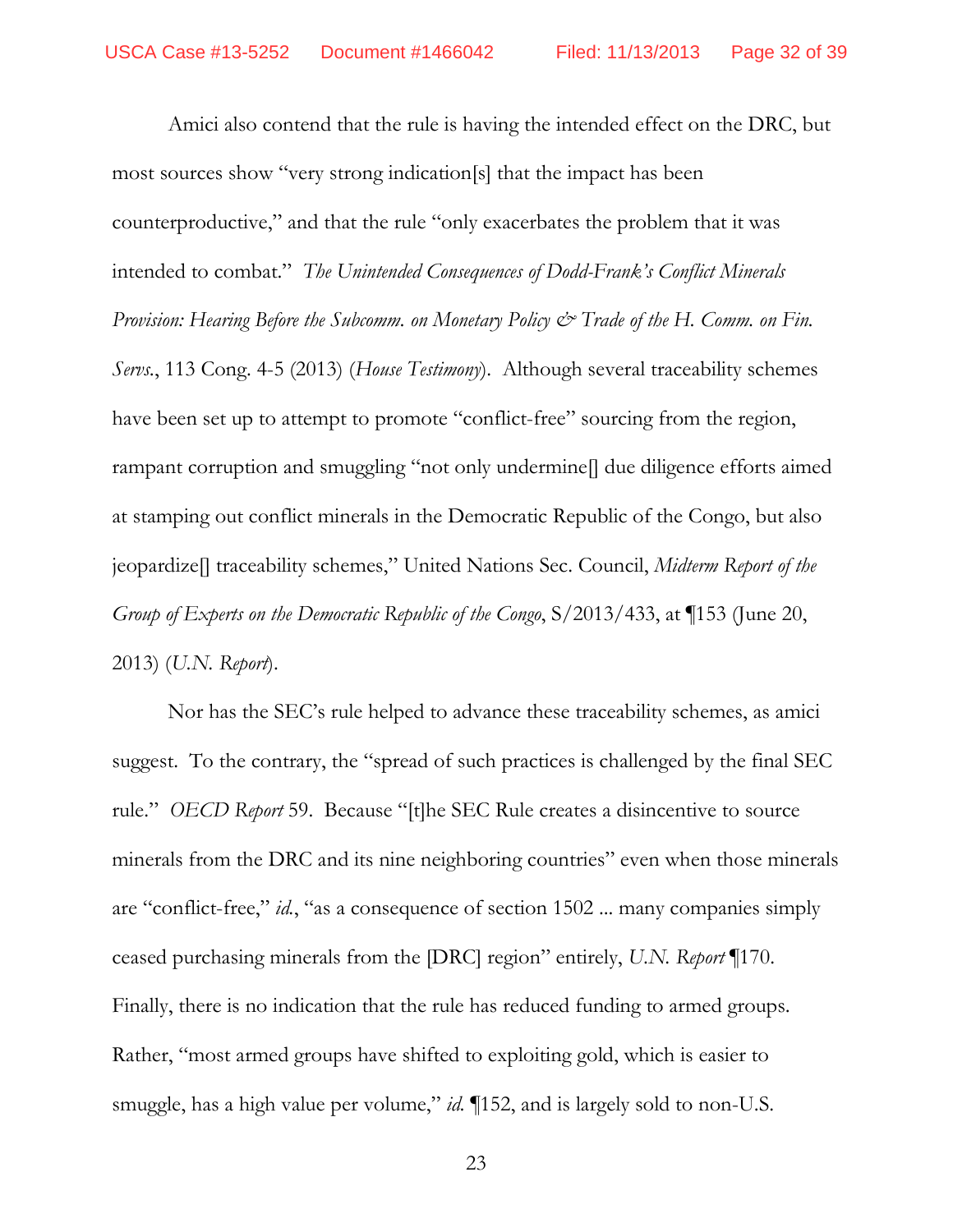markets such as the United Arab Emirates, *id.* ¶¶159-160. Overall, the evidence indicates that the rule continues to drive a *de facto* embargo and "has had a significant adverse effect on innocent bystanders in the DRC." *House Testimony* 2.

### **F. The Commission's Errors Require Vacatur.**

The deep deficiencies in the Commission's analysis and statutory interpretation require vacatur, particularly given the rule's enormous compliance costs. *Comcast Corp. v. FCC*, 579 F.3d 1, 8 (D.C. Cir. 2009). Indeed, the Commission does not dispute that vacatur is appropriate if the Court reverses, and states only that "the appropriate remedy is assessed on a case-by-case basis." Br. 66.

# **II. SECTION 1502 AND THE RULE VIOLATE THE FIRST AMENDMENT.**

The SEC contends that rational basis review applies to the question whether Section 1502 and the rule unconstitutionally compel speech, arguing that "the Supreme Court has applied heightened scrutiny to regulations requiring disclosures only in limited circumstances, none of which is present here." Br. 59. To the contrary, this Circuit has held that there are only a "handful of 'narrow and wellunderstood exceptions' to the general rule" that compelled speech is "subject to strict scrutiny." *R.J. Reynolds Tobacco Co. v. FDA*, 696 F.3d 1205, 1212 (D.C. Cir. 2012). Compelled '"purely factual and uncontroversial' disclosures are permissible if they are 'reasonably related to the State's interest in preventing deception of consumers.'" *Id.* (quoting *Zauderer v. Office of Disciplinary Counsel of Supreme Court*, 471 U.S. 626, 651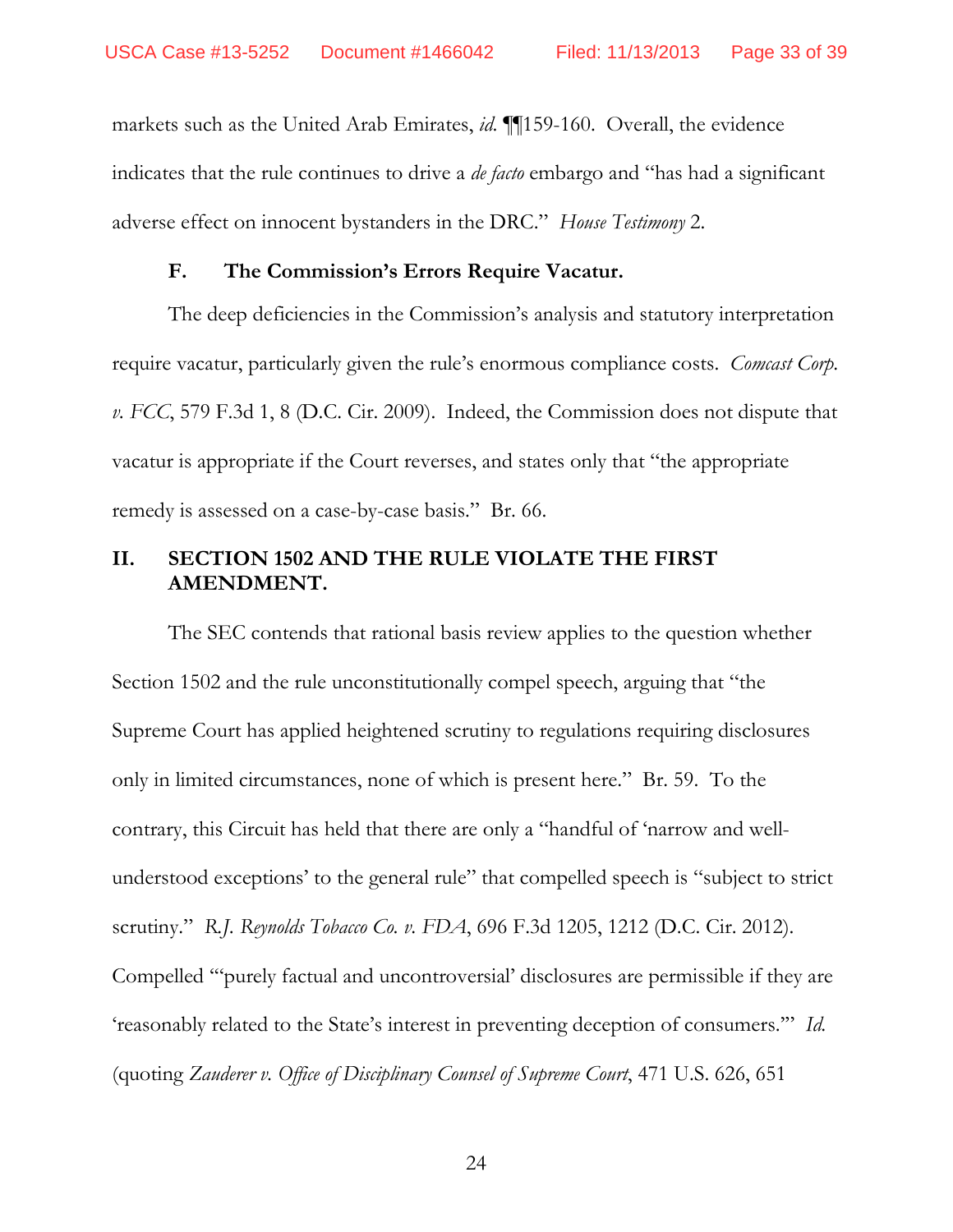(1985)). But this exception has no application here because, as the SEC conceded below, the purpose of the rule is not to prevent consumer deception. JA909; *see R.J. Reynolds*, 696 F.3d at 1214. When *Zauderer* is inapplicable, the Court applies at least intermediate scrutiny, for instance to compelled disclosures of commercial speech. *R.J. Reynolds*, 696 F.3d at 1212.

The SEC nonetheless argues, relying on several out-of-circuit cases, that rational basis review applies because "Rule 13p-1 requires the 'disclosure of economically significant information designed to forward ordinary regulatory purposes.'" Br. 59. But even if this Court could disregard *R.J. Reynolds*, this regime is nothing like the ordinary disclosure regimes that other courts have upheld under rational basis review. *See, e.g.*, *Pharm. Care Mgmt. Ass'n v. Rowe*, 429 F.3d 294, 316 (1st Cir. 2005) (upholding a requirement that pharmacy benefit managers disclose conflicts of interest and certain financial arrangements to their clients); *Nat'l Elec. Mfrs. Ass'n v. Sorrell*, 272 F.3d 104 (2d Cir. 2001) (upholding a requirement that companies label products as containing mercury). Instead, as the SEC recognized in the release, the rule is intended to promote "social benefits," that are "quite different from the economic or investor protection benefits that our rules ordinarily strive to achieve." JA795.

The SEC contends that the compelled speech is "factual," because it merely requires companies to disclose their determination whether "their products meet the statutory definition of DRC conflict free or do not." Br. 60. But the statutory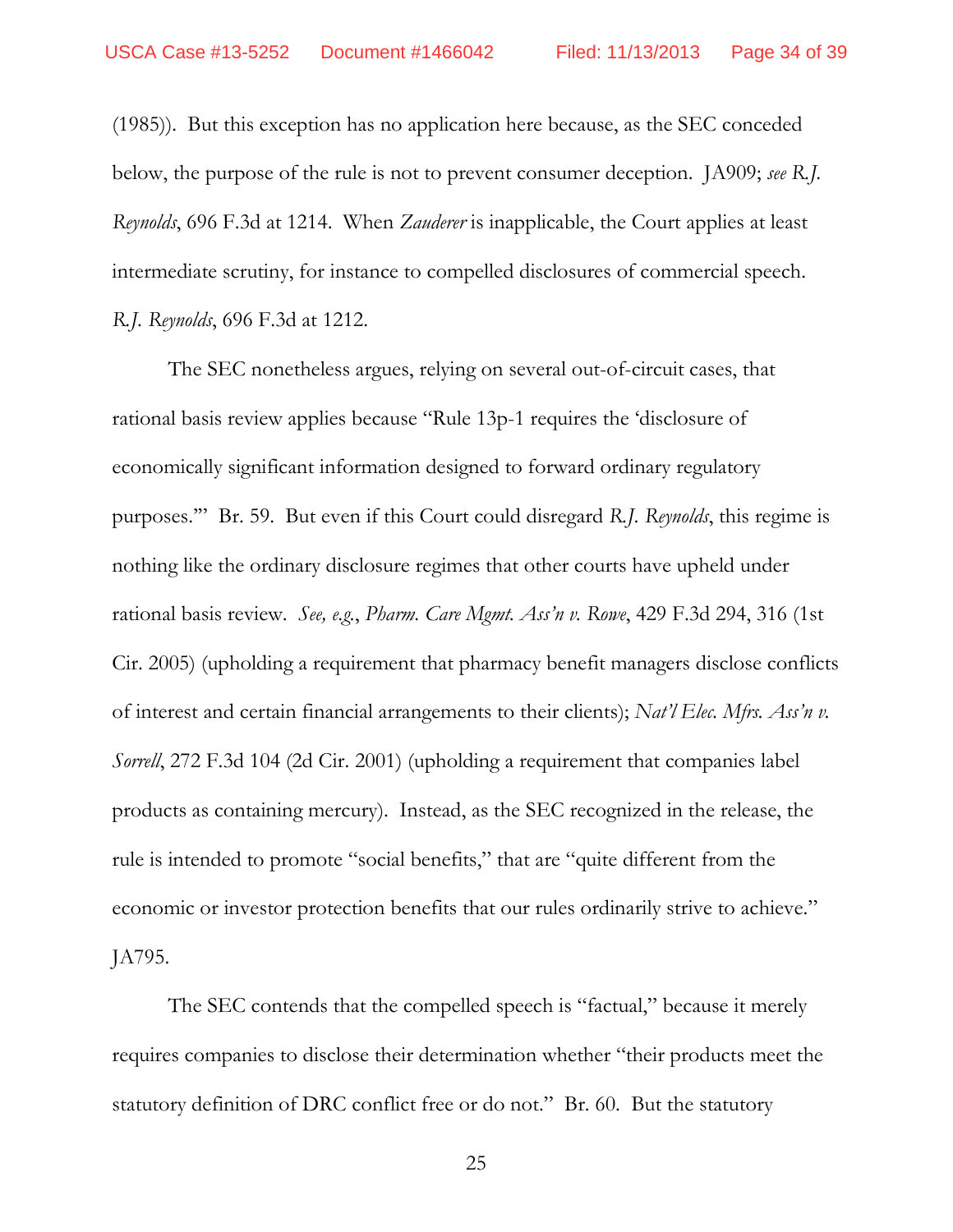definition of "DRC conflict free" is itself pregnant with political judgments: A product is defined as "DRC conflict free" if it "do[es] not contain conflict minerals that directly or indirectly finance or benefit armed groups" in the DRC region that are "perpetrators of serious human rights abuses." Section 1502(e)(3); 15 U.S.C.  $\gamma$ 8m(p)(1)(A)(ii), 78m(p)(5). The SEC's contention that "the required disclosure involves no statement about human rights abuses" is therefore simply incorrect. Br. 60 n.23. In effect, companies are being compelled to state that their products are not "human rights abuse free." Moreover, the compelled speech will mislead consumers because it lumps together companies that "directly or indirectly finance or benefit armed groups" with those who have no connection at all with the groups but cannot confirm that their vast web of suppliers and sub-suppliers are "conflict-free." JA244- 46.

Relying on *Meese v. Keene*, 481 U.S. 465 (1987), the SEC argues that "the Supreme Court has rejected appellants' argument that the potential for 'stigma' requires heightened scrutiny." Br. 60. But *Meese* was not a compelled speech case: The *government* characterized the communications at issue as "political propaganda," but did not require any private party to do so. 481 U.S. at 467. Furthermore, contrary to the SEC's argument, the compelled speech here does "alter[] the speaker's preexisting message," Br. 61, as companies must make this speech on their own websites, affecting their pre-existing messages about their products, their brands, and, frequently, their views on corporate social responsibility.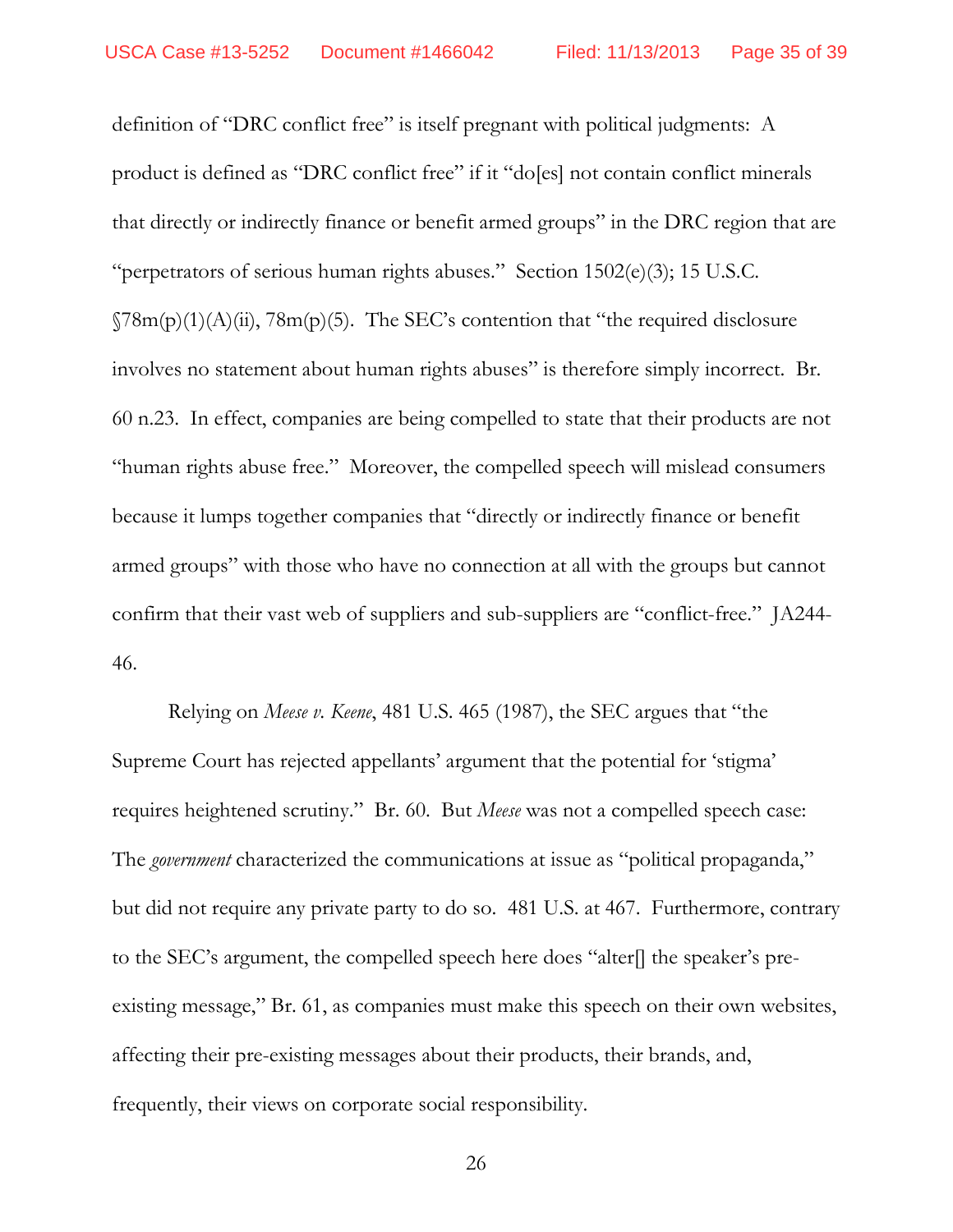Intervenors—but not the SEC—additionally argue for a relaxed standard of review on the basis that Section 1502 regulates securities. Intervenors Br. 29-32. But Section 1502 does not regulate "speech employed directly or indirectly to sell securities." *SEC v. Wall St. Publ'g Inst., Inc.*, 851 F.2d 365, 373 (D.C. Cir. 1988). Instead, as the SEC itself recognizes, Section 1502 is intended to achieve "social benefits" rather than "economic or investor protection benefits." JA795. If the relaxed *Wall Street Publishing* standard could apply here, then Congress could evade First Amendment scrutiny for *any* speech restrictions on public companies, no matter how far removed from the traditional domain of the securities laws, and no matter how misleading, simply by codifying them in title 15 of the United States Code.

Finally, the SEC and Intervenors argue that even if heightened scrutiny applies, Section 1502 and the rule satisfy that standard. However, they point to nothing to justify the government's decision to impose a "scarlet letter," *Gallagher Dissent*, JA710, forcing companies to denounce their own products on their own websites in language chosen by the government. The SEC's bare assertion that the government's chosen method "is a more effective means," Br. 65, is clearly inadequate to show that the statute and rule will directly advance the government's intended goals and are not more extensive than necessary. *R.J. Reynolds*, 696 F.3d at 1212, 1217. Requiring a company to publicly condemn itself is undoubtedly a more "effective" way for the government to stigmatize and shape behavior than for the government to have to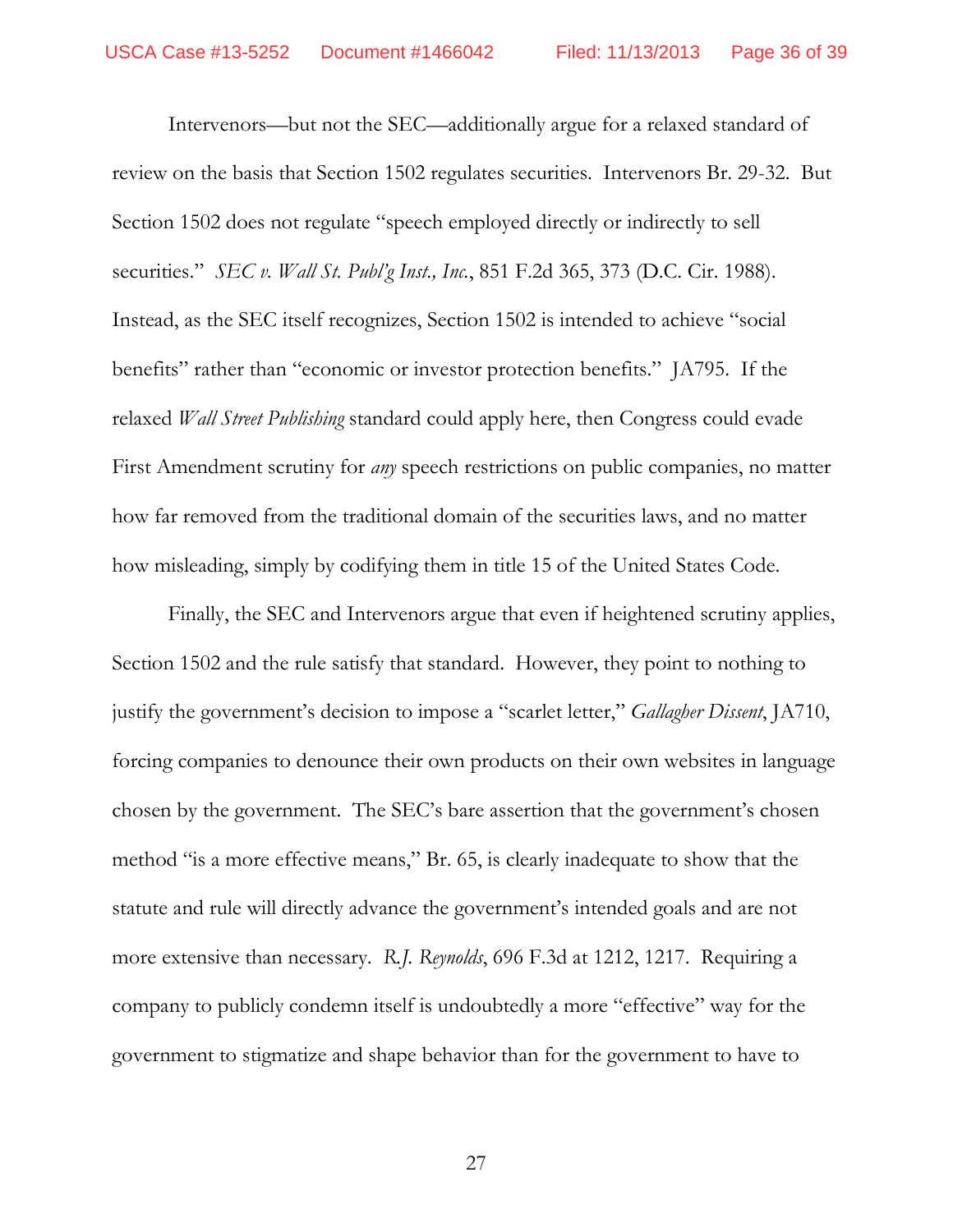convey its views itself, but that makes the requirement more constitutionally

offensive, not less so.

## **CONCLUSION**

For the foregoing reasons, Appellants request that the district court's judgment

be reversed.

Dated: November 13, 2013 Respectfully submitted,

### /s/ Peter D. Keisler

Peter D. Keisler *Counsel of Record* Jonathan F. Cohn Erika L. Myers Sidley Austin LLP 1501 K St., NW Washington, DC 20005 202.736.8027 *Counsel for Appellants the National Association of Manufacturers, the Chamber of Commerce of the United States of America, and Business Roundtable*

*Of Counsel*: Rachel L. Brand Steven P. Lehotsky National Chamber Litigation Center, Inc. 1615 H St., NW Washington, DC 20062 202.463.5337 *Counsel for Appellant the Chamber of Commerce of the United States of America*

*Of Counsel*: Quentin Riegel National Association of Manufacturers 733 10th St., NW Suite 700 Washington, DC 20001 202.637.3000 *Counsel for Appellant the National Association of Manufacturers*

## *Of Counsel*:

Maria Ghazal Business Roundtable 300 New Jersey Ave., NW Suite 800 Washington, DC 20001 202.496.3268 *Counsel for Appellant Business Roundtable*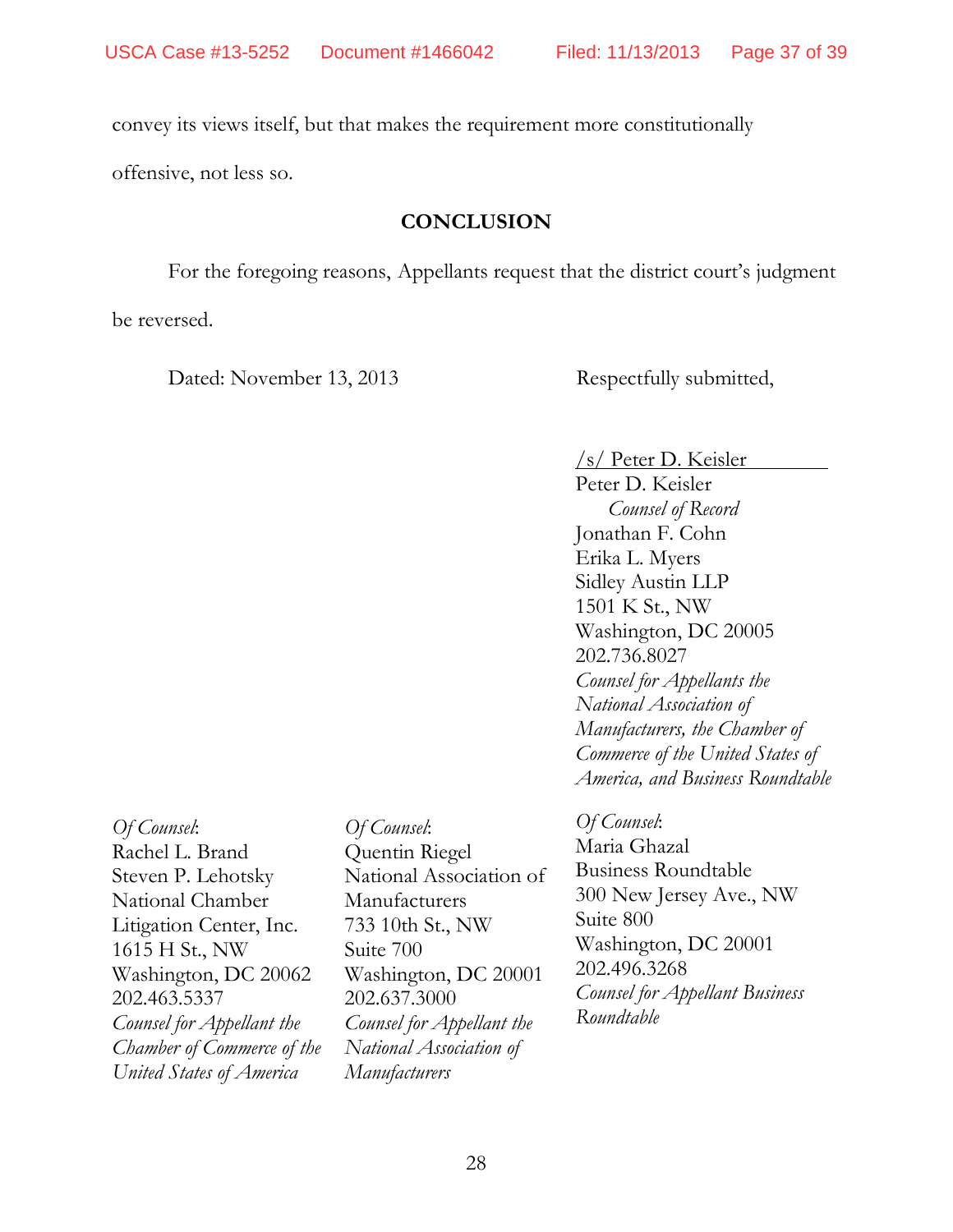# **CERTIFICATE OF COMPLIANCE**

In accordance with Circuit Rule 32(a) and Rule 32(a)(7) of the Federal Rules of Appellate Procedure, the undersigned certifies that the accompanying brief has been prepared using 14-point Garamond Roman typeface, and is double-spaced (except for headings and footnotes).

The undersigned further certifies that the brief is proportionally spaced and contains 6,999 words exclusive of the table of contents, table of authorities, glossary, signature lines, and certificates of service and compliance. The words of the Reply Brief of Appellants do not exceed 7,000 words, as mandated by Fed. R. App. P.  $32(a)(7)(B)(ii)$ . The undersigned used Microsoft Word 2007 to compute the count.

> /s/ Peter D. Keisler Peter D. Keisler